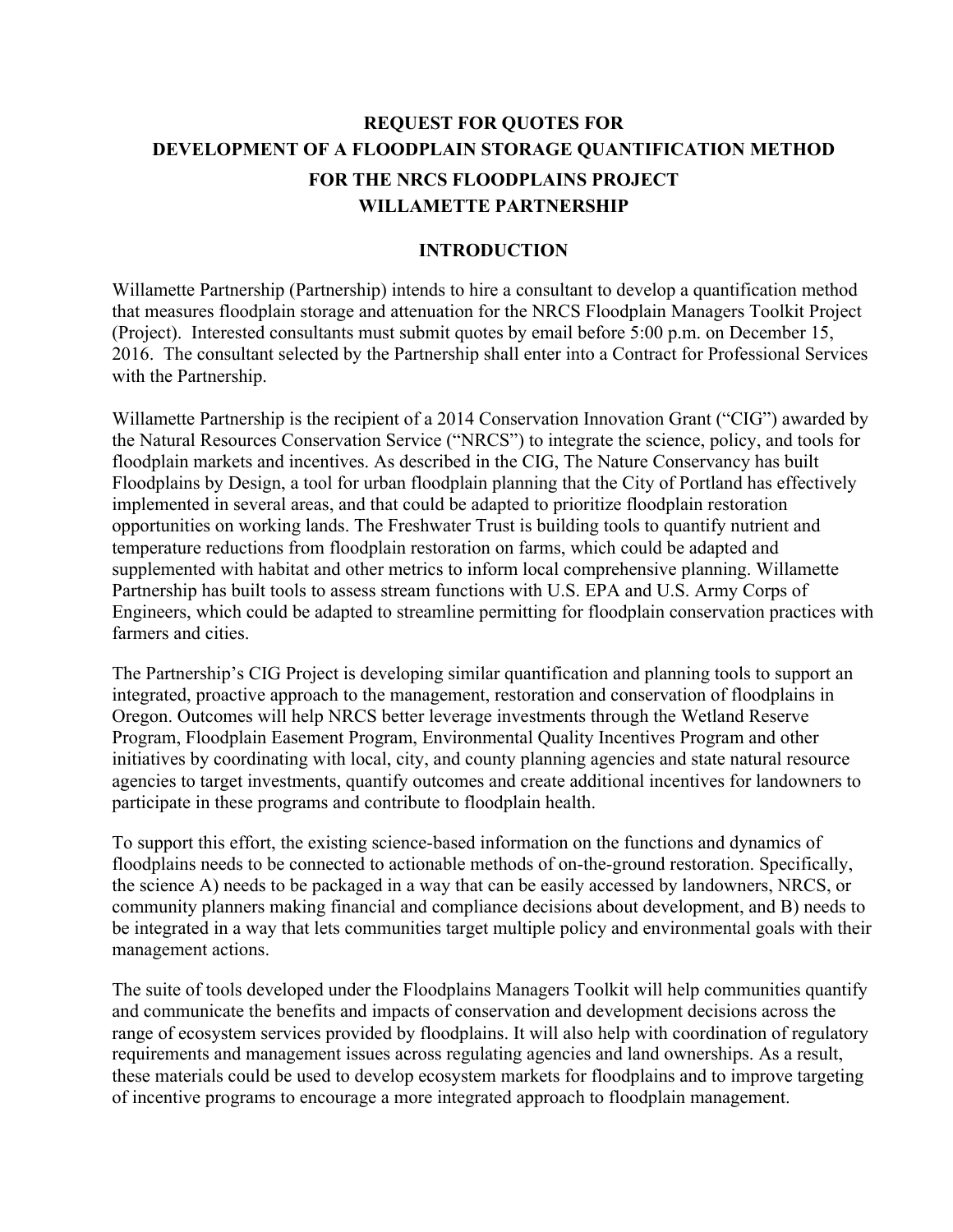### **PROJECT DESCRIPTION**

Among the range of ecosystem services provided by floodplains, flood storage and attenuation is one of the most important. Floodplains take on and store excess water in times of flood, releasing it slowly overland and into groundwater. The flood storage and attenuation capacity of floodplains can help to mitigate peak flows reducing the risk of property damage and improving protection to downstream communities at risk from flooding. The opposite is also true - the loss of storage has been shown to alter the natural hydrograph of rivers, modifying the frequency, timing, and magnitude of floods. A healthy floodplain with storage and attenuation capacity gives flood water the space to spread out and slow down. This improves water quality both for local drinking water supplies and for aquatic species habitat. Developing incentives for creating or improving flood storage is important – especially in urban communities where options to offset development impacts are limited.

In addition, the recently released 2016 Biological Opinion (BiOp) on the Implementation of the National Flood Insurance Program in Oregon has identified flood storage as a key element of healthy floodplain conditions and sets out clear standards for how actions and activities associated with floodplain development must be addressed in order to protect and sustain habitat conditions for 17 listed native fish species. Options to meet the requirements of the BiOp include compensatory mitigation of adverse impacts associated with floodplain development to ensure "no net loss or beneficial gain" of natural floodplain functions.

The mitigation standards in the BiOp identify specific development activities that are permissible in the floodplain but that require mitigation for flood storage and attenuation. They include: "*the addition of fill, structures, levees, and dikes, which reduces flood storage and fish refugia, impedes habitat forming processes, increases flow volume and velocity thereby eroding stream banks and beds, and alters peak flow timing thereby increasing risk of injury to redds, fry, and alevin". 1*

In order to adequately offset development impacts, mitigation for displaced flood volume must meet the following criteria:

- Located on site, except when precluded by geomorphic or spatial constraints or when off-site mitigation will clearly provide a greater benefit to listed species;
- Hydrologically connected to the waterbody which is the flooding source;
- Designed so that there is no increase in velocity;
- Designed to fill and drain in a manner that does not trap fish;
- Within the same hydraulic reach as the proposed development to minimize impact to affected fish populations;
- Measured in one foot elevation increments relative to the amount and location of fill placed; and
- Provided at a 1.5 to 1 ratio laterally, or greater, in order to guarantee no loss of beneficial floodplain functions, including conveyance.

 $\overline{a}$ 

<sup>1</sup> NOAA Fisheries. 2016. Biological Opinion for the Federal. Emergency Management Agency's National Flood Insurance Program in the State of Oregon. West Coast Region. Seattle, WA. 400p. http://www.westcoast.fisheries.noaa.gov/publications/habitat/2016\_04-14\_fema\_nfip\_nwr-2011-3197.pdf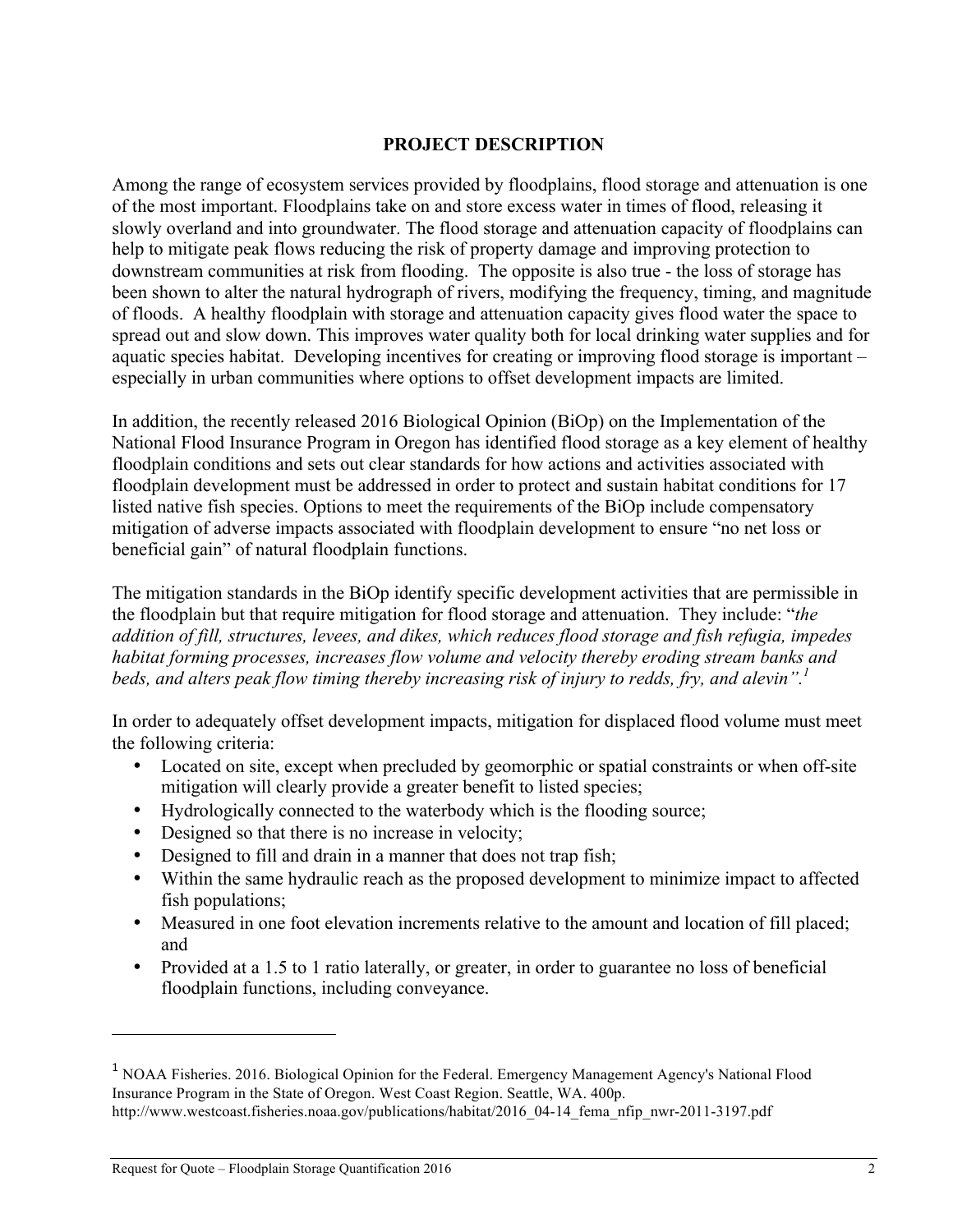Tools are thus needed to support communities developing strategies for managing impacts to flood storage. This project shall develop a Flood Storage Quantification Tool (FSQT) that will help communities demonstrate that they meet the above specifications through their floodplain management activities. As such, application of the FSQT will support floodplain management planning and the use of mitigation in order to:

- Protect and restore active floodplains;
- Protect and restore floodplain habitat;
- Enhance flood storage;
- Enhance sediment deposition during high flows;
- Enhance native vegetation; and
- Enhance flow attenuation (reduce peak flows).

The criteria/requirements set out in the BiOp can be found online here: http://www.westcoast.fisheries.noaa.gov/publications/habitat/2016\_04-14\_fema\_nfip\_nwr-2011-3197.pdf

The budgeted maximum amount for this Project is **\$65,000**.

### **SCOPE OF WORK**

The scope of work is described in Exhibit A, attached hereto and incorporated herein.

## **QUALIFICATIONS**

Partnership is seeking the services of a consultant or team of consultants with substantial experience in performing the particular service to be provided. The successful consultant must have the local capability, including staff and equipment, to perform the services and will have demonstrated experience performing this level of work as a regular part of their business.

## **QUOTE INSTRUCTIONS**

### **1. Submission of Quotes**

Consultants shall submit their quote by email to Willamette Partnership as follows:

Nicole Maness: maness@willamettepartnership.org Willamette Partnership Project Manager

The email should have in its subject line: Quote for Floodplain Storage Quantification Method **Services** 

### **2. Deadline**

Quotes are due on or before Thursday, December 15, 2016 at 5:00 p.m., local time.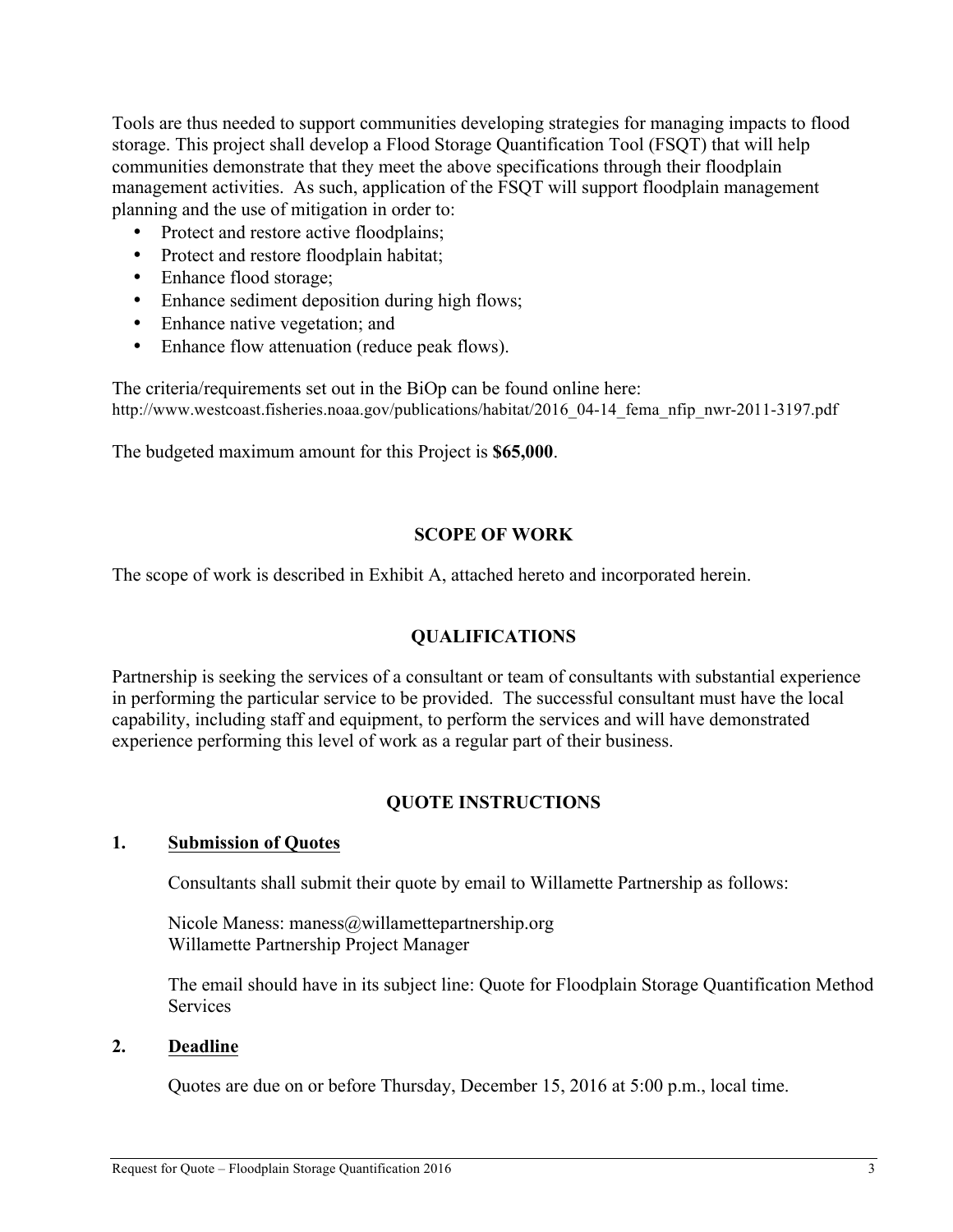### **3. Questions**

Any questions or areas of clarification must be submitted, by email, as soon as possible to Nicole Maness. Statements made by staff are not binding unless confirmed in a written addendum.

### **4. Quote Form and Contents**

Submissions will be limited to 10 pages of material, (excluding front and back covers, the Certification Form, and the Appendix to the quote). Use 12-point, Times New Roman type, 8.5" X 11" paper, single-spacing and one-inch margins. Each side of the paper constitutes one page (blank pages do not count). To maintain the fairness and integrity of the selection process, it is important that quotes conform to the requirements of this section. Do not include any information that is not specifically requested. Elaborate artwork and expensive visual or other presentations are neither necessary nor desired. The quote should provide all information in the order requested. Failure to submit any of the required items may be grounds for rejection of the quote.

The quote will consist of the following elements:

Section 1 Letter of Introduction (1 page maximum) that contains:

- a. Name, telephone number, fax number and e-mail address of a contact person and project manager for your quote.
- b. Primary business experience, length of time in business, ownership, location of offices, and other introductory information.
- c. A statement that your quote will be valid for a period of 90 days.
- d. Have the letter signed by an authorized representative of your firm that is legally authorized to bind the firm to its quote and cost schedule and can participate in contract negotiations.

Section 2 Team (1 page maximum)

- a. Identify the team you are proposing to work on the Project. Your team may consist of internal staff, subconsultants, subconsultant personnel or other partners. List the direct qualifications and similar experience of each proposed team member including any subconsultants and their staff. Provide the locations of all team members and their role on the Project.
- b. Include a brief description of each team member's education, certificates or licenses, professional background, experience, skills, expertise and training for the type of services required.
- Section 3 Experience of Team or Firm (1 page maximum)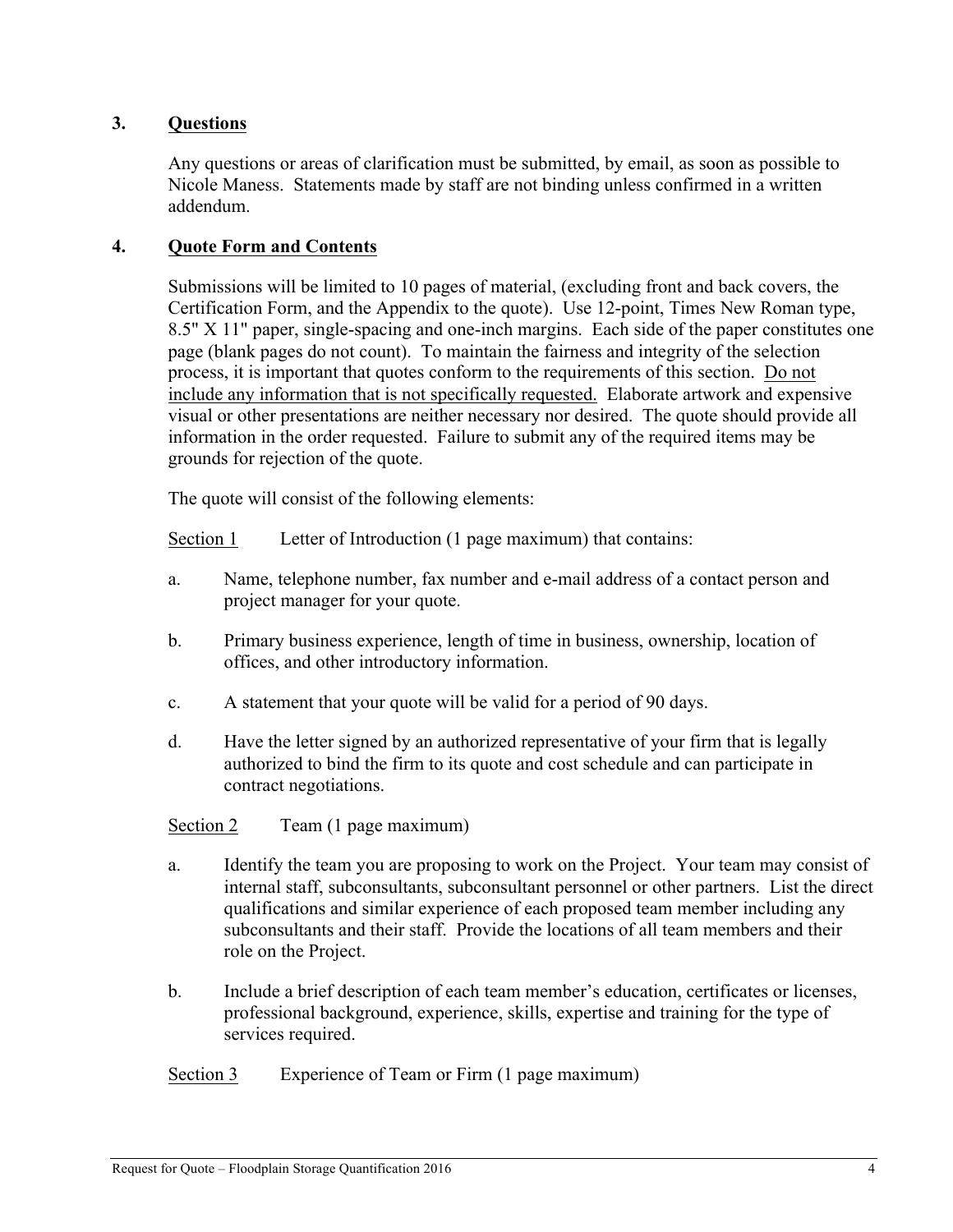a. Consultants shall provide a narrative description of the consultant's relevant, direct experience on projects of similar size, scope and complexity for two local clients in the past 3 years. Provide client references for those projects including the contact names and phone numbers for each client. Include only projects where the key staff identified in the Team Section had a significant role. Consultants shall describe relevant experience working with federal, state, and/or local agencies. Consultants shall demonstrate a standard for timely responses to requests and have a record of past successful projects.

#### Section 4 Work Plan (3 pages maximum)

Provide the following information.

- a. A detailed explanation of consultant's approach to the Scope of Work and the techniques the consultant expects to use. This should include an explanation of any modifications of work items in the Scope of Work presented in this RFQ.
- b. Describe how you would propose to use project partner personnel (e.g. Willamette Partnership staff, The Freshwater Trust, pilot community stakeholders, regulatory agencies) if at all, to assist you during the Project and indicate the approximate time requirement.
- c. Please provide any additional information about consultant's Project approach that would be beneficial to the selection committee.
- d. Outline a work plan and related time schedule for each significant segment of the work.

| Tasks         | Staff 1 | Staff 2 | Staff 3        | Total<br>Hours |
|---------------|---------|---------|----------------|----------------|
| Task 1        |         |         |                |                |
| Task 2        |         |         |                |                |
| Task 3        |         |         |                |                |
| Task 4        |         | 1       |                | 3              |
| Project Total | 2       | 2       | $\overline{2}$ | 6              |

e. Include an estimate of the level of effort in the following format:

### Section 5 Cost Schedule (2 pages maximum)

All costs are to be contained in this section. The cost schedule shall include: The hourly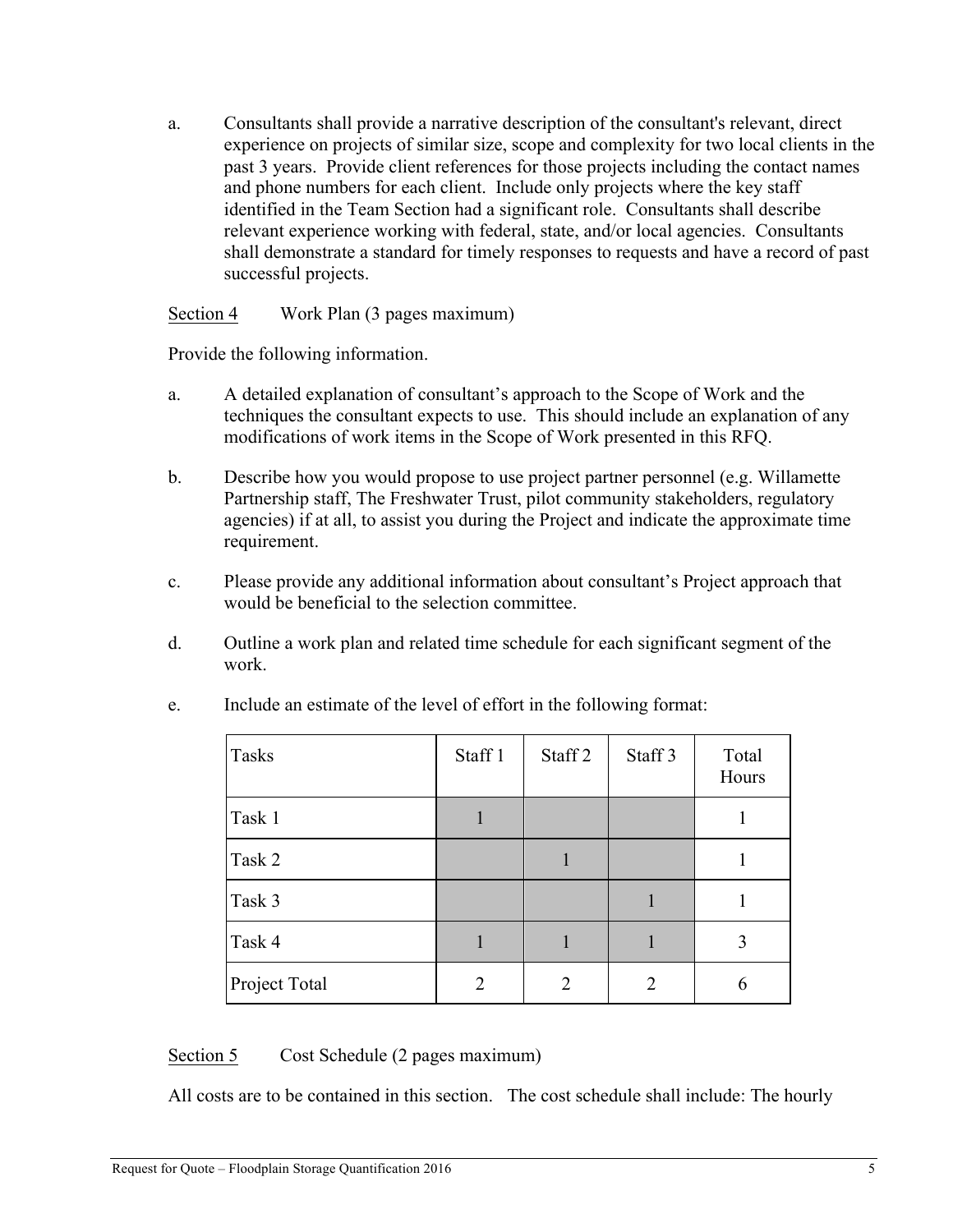billing rate for each person who would be assigned to the Project. Clearly tie cost and personnel to Project specific tasks.

- a. A list of the kinds of expenses for which reimbursement would be sought. State the rate for any expenses, such as photocopies or mileage that would be billed on a flatrate basis.
- b. A description of your policy for billing for travel to work sites, including trip charges, mileage rates, labor rates during travel and any minimum charges for site visits.
- c. A description of how overhead, support and administrative charges are billed as part of the services.
- d. Provide a cost for each major Scope element and a total cost to perform the Scope of Work.
- e. The method used to charge for any special requests, reports, or broadening of the scope of the work beyond that described in this RFQ.

#### Section 6 Additional Information (2 pages maximum)

Any other information that the consultant feels applicable to the evaluation of the quote or of their qualification for accomplishing the Project should be included in this section. You may use this section to address those aspects of your services that distinguish your firm from other firms. You may also use this section to recommend alternative approaches to meeting the Scope. Additional information shall be considered when evaluating the consultant's Approach to the Project and Schedule.

If there is no additional information to present, state, "There is no additional information we wish to present."

### **EVALUATION OF QUOTES**

Partnership will evaluate those quotes which conform to the quote instructions and meet the stated qualifications. The evaluation process will begin with an analysis of each Quote using the evaluation criteria identified below.

#### **1. Evaluation Criteria**

Partnership's selection committee will review all Quotes based on the following criteria. Each evaluation criteria has been weighted based on its relative value to the Contract as a whole. The criteria and the associated weights are listed in the table below.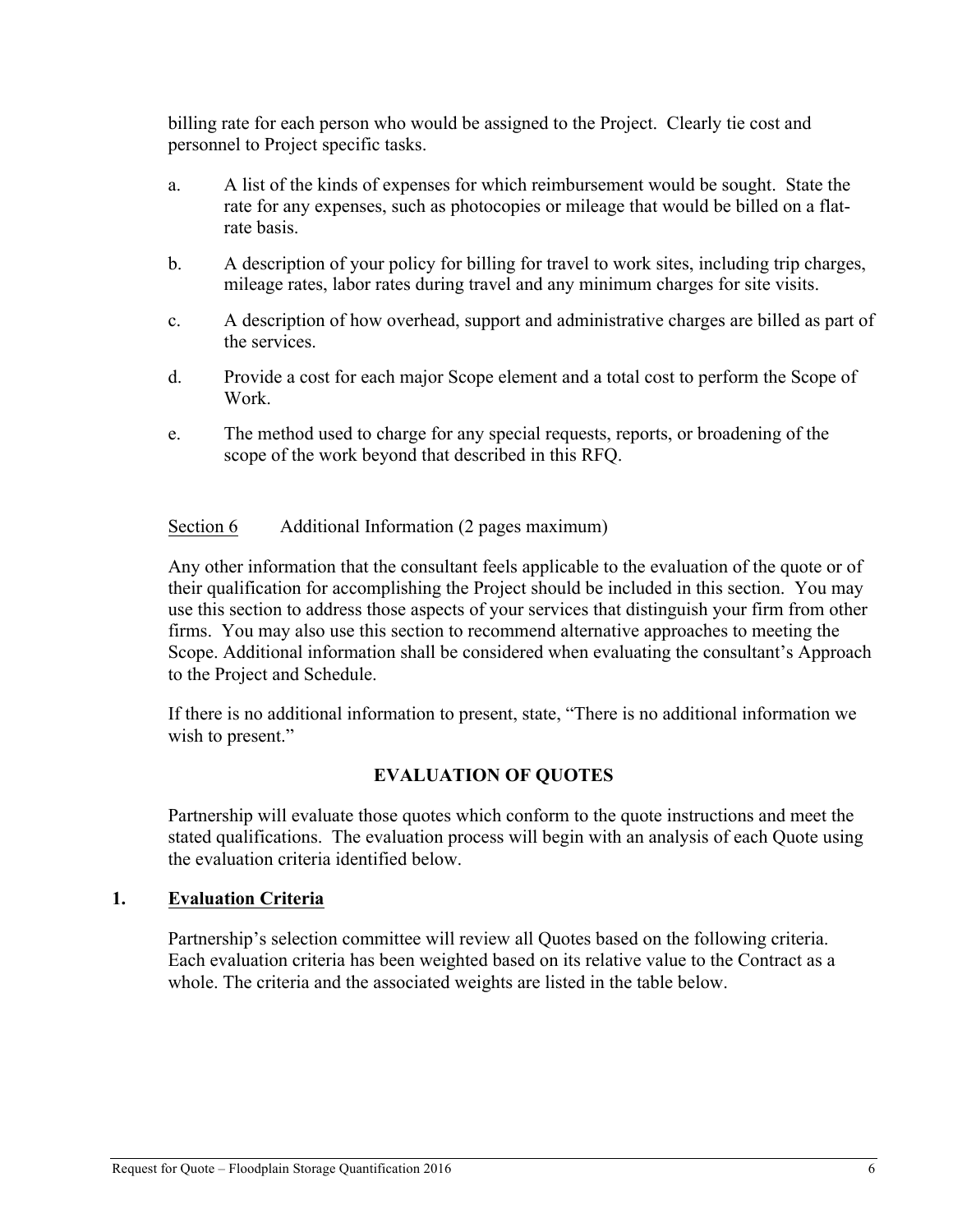| Weight |
|--------|
| 20     |
| 20     |
| 20     |
| 20     |
| 20     |
|        |

### **2. Interviews**

Partnership may conduct interviews, ask consultants to submit references and contact those references or ask for additional information. If Partnership decides to hold interviews, it will notify all consultants of the following: a) consultants to be interviewed, b) criteria used to evaluate the interview and c) effect of the interview on the Quote score.

#### **3. Negotiations**

Partnership may enter into contract negotiations with the highest ranked consultant. In the event contract negotiations are unsuccessful, Partnership will terminate the negotiations and will begin negotiations with the second highest ranked consultant.

### **4. Clarification**

Partnership reserves the right to seek clarification of each Quote submitted. Partnership also reserves the right to require other evidence of technical, managerial, financial, or other abilities prior to selection.

### **5. Notice of Intent to Award**

Upon completion of the evaluation process, Partnership will advise the consultants of its number one selection.

### **6. Contract Award**

Partnership will award the Contract to the consultant submitting the most advantageous and responsive quote. The Contract award may be subject to the approval of the Partnership's Executive Director and its Board of Directors.

### **GENERAL INFORMATION**

### **1. Communication Procedures**

The requirements of this section are intended to ensure the fair and equal treatment of all bidding consultants. Until the Partnership has decided who to award the Contract to, consultants are prohibited from contacting the Partnership, its Board or its employees, for marketing or solicitation purposes related to this quote. Disregard of the requirements of this section will result in the disqualification of the consultant.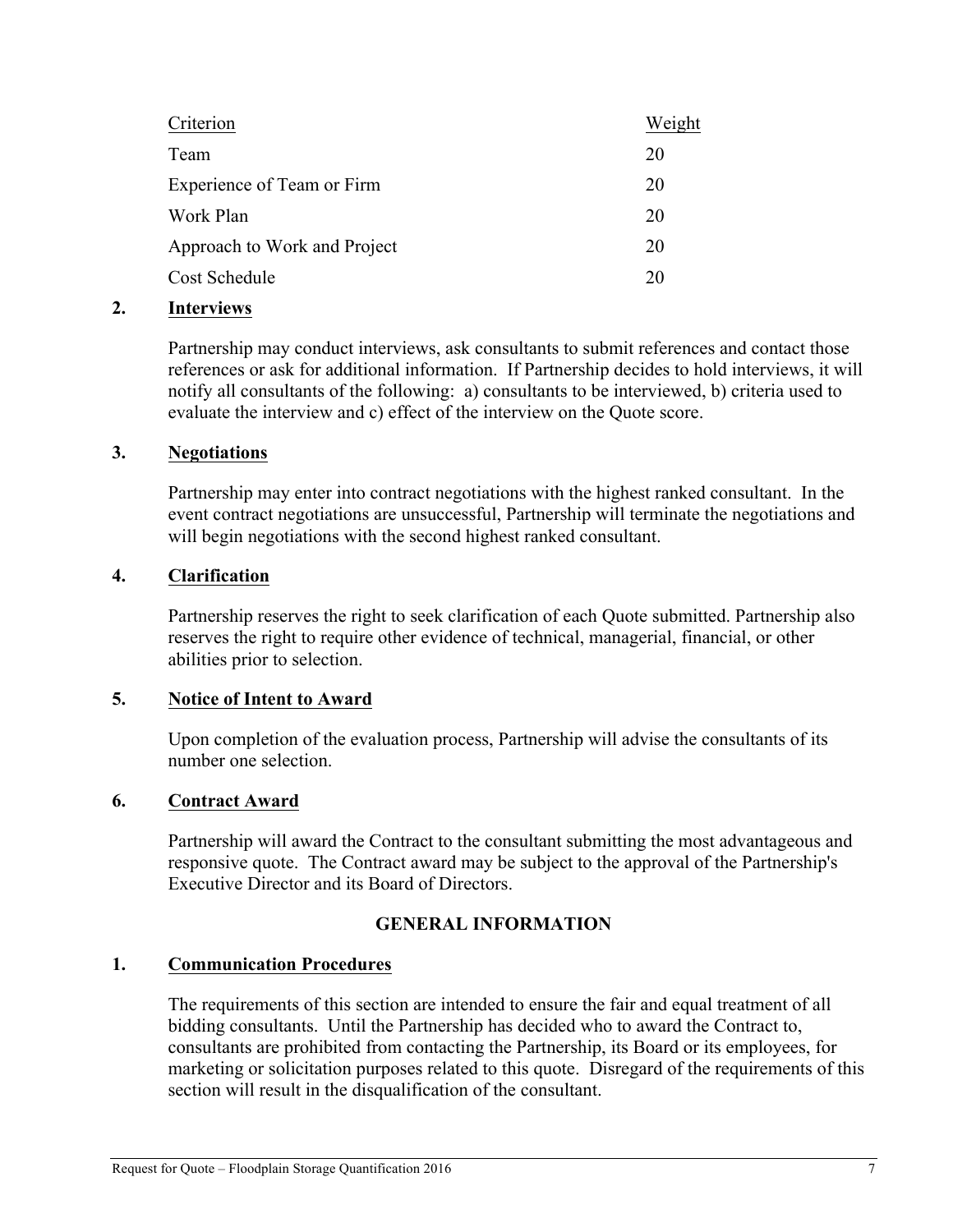### **2. Acceptance, Rejection or Cancellation of Award**

- A. This RFQ does not constitute an offer to contract and does not commit the Partnership to the award of a Contract to anyone, or to pay any costs incurred in the preparation, submission or presentation of quotes. All costs of the quote process, interviews, contract negotiations, and related expenses are the responsibility of the consultant.
- B. The Partnership reserves the right to accept or reject any or all Quotes received as a result of this RFQ and to negotiate with any qualified consultant(s) for all or part of the requested services. Partnership reserves the right to waive any non-material informality or irregularity in any quote or quotes.
- C. Partnership also reserves the right to delay, suspend or cancel all or part of this RFQ at any time before execution of the Contract for any reason.
- D. Acceptance of a Quote is subject to budget approval, appropriation or budgetary constraints.

### **3. Contract**

The consultant selected will be required to execute the Contract attached hereto as written. Except for terms that concern compensation and Scope of Work which will be placed in an exhibit to the Contract, the Contract is not negotiable. Submission of a quote constitutes acceptance of the terms of the Contract. You do not need to submit a signed copy of the Contract with your quote.

### **4. Interpretations and Addenda**

If necessary, interpretations or clarifications that are deemed in Partnership's discretion to be pertinent to all parties in response to questions received will be posted on Willamette Partnership's website at http://willamettepartnership.org/news/ or http://willamettepartnership.org/rfq\_flood-storage-assessment-methodology\_2016/

All questions should be addressed to **Nicole Maness** (**202-384-8992)** or by email at **maness@willamettepartnership.org**. Questions received less than two (2) business days before the Quote due date may not be answered. Oral and other interpretations or clarifications will be without legal effect.

Partnership may modify the RFQ at any time prior to the RFQ due date, by issuing a written Addendum to all consultants who are participating in the process at the time the Addendum is issued. Addenda will be numbered consecutively.

Partnership will post Addenda on Willamette Partnership website at http://willamettepartnership.org/news/ or http://willamettepartnership.org/rfq\_flood-storageassessment-methodology\_2016/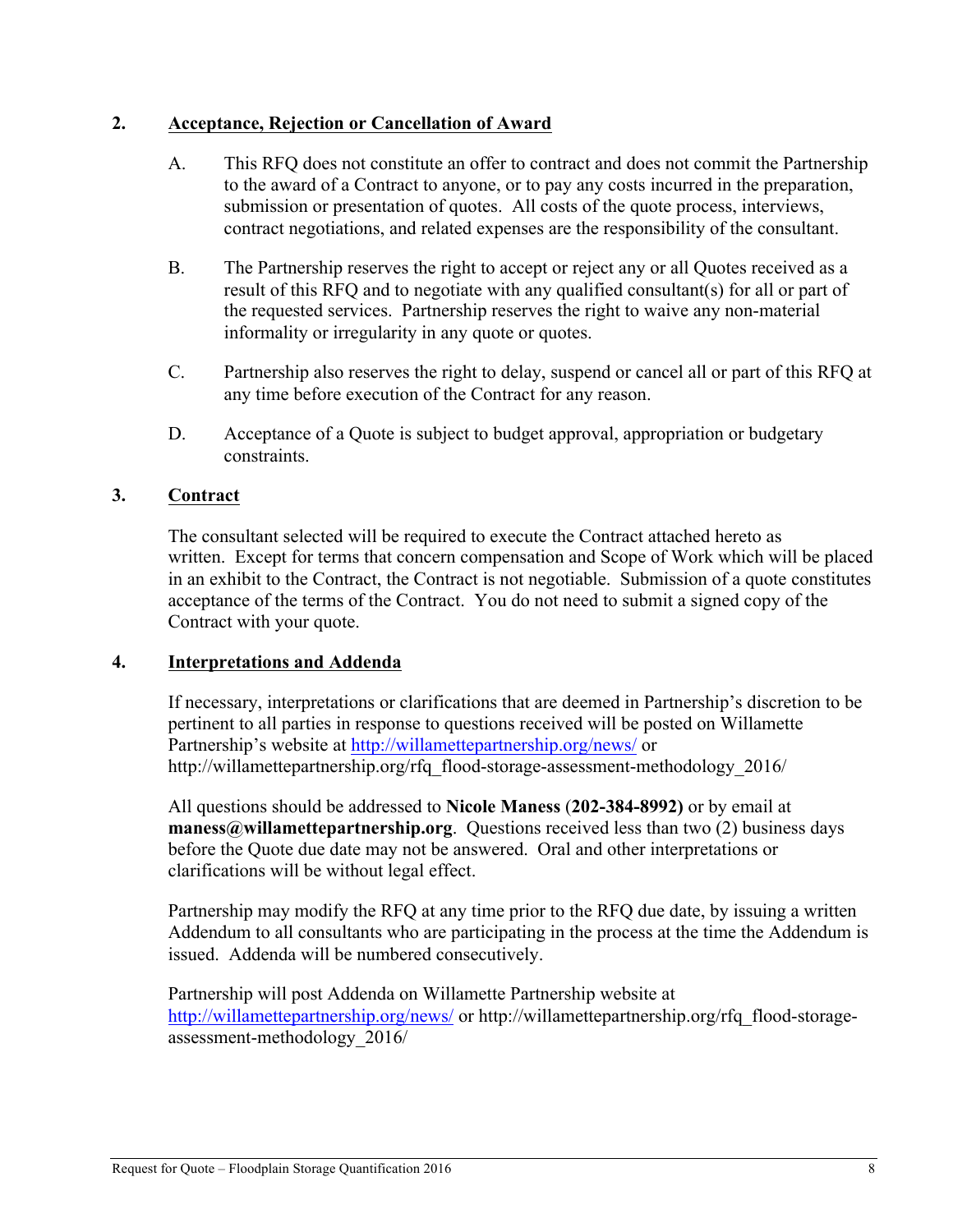It is the consultant's responsibility to check for and obtain any Addenda that have been issued from Willamette Partnership's Website.

### **5. Anticipated Solicitation Schedule**

Schedule of RFQ Events:

| <b>RFQ Distributed</b>                                        | December 02, 2016            |
|---------------------------------------------------------------|------------------------------|
| Quotes Due                                                    | December 15, 2016, 5:00 p.m. |
| Telephone Interviews**                                        | December 16 and 19, 2016     |
| Notice of Intent to Award                                     | December 20, 2016            |
| <b>Contract Finalized</b>                                     | December 22, 2016            |
| Commencement of Services                                      | December 23, 2016            |
| ** The need for interviews will be determined by Partnership. |                              |

These dates are approximate and Partnership reserves the right to change them.

#### **6. Quote Withdrawal**

Any quote may be withdrawn at any time before the "quote Due" date and time, by providing a written request for the withdrawal of the quote to Nicole Maness. A duly authorized representative of the consultant's firm shall execute the request. Withdrawal of a quote will not prejudice the right of the consultant to file a new quote.

#### **7. Ownership of Documents/Inspection of Quotes/Proprietary Information**

- A. Any material submitted by a consultant shall become the property of Partnership.
- B. If a consultant believes that any portion of its quote contains any information that is considered confidential or a trade secret, the consultant must identify each piece of that information on each page.

Identifying the Quote, in whole, as confidential is not acceptable. Consultant is cautioned that cost information submitted in response to a RFQ is generally not considered a trade secret. By signing the Certification Form as part of your quote, you are certifying that you have designated any data that is considered a trade secret or confidential information.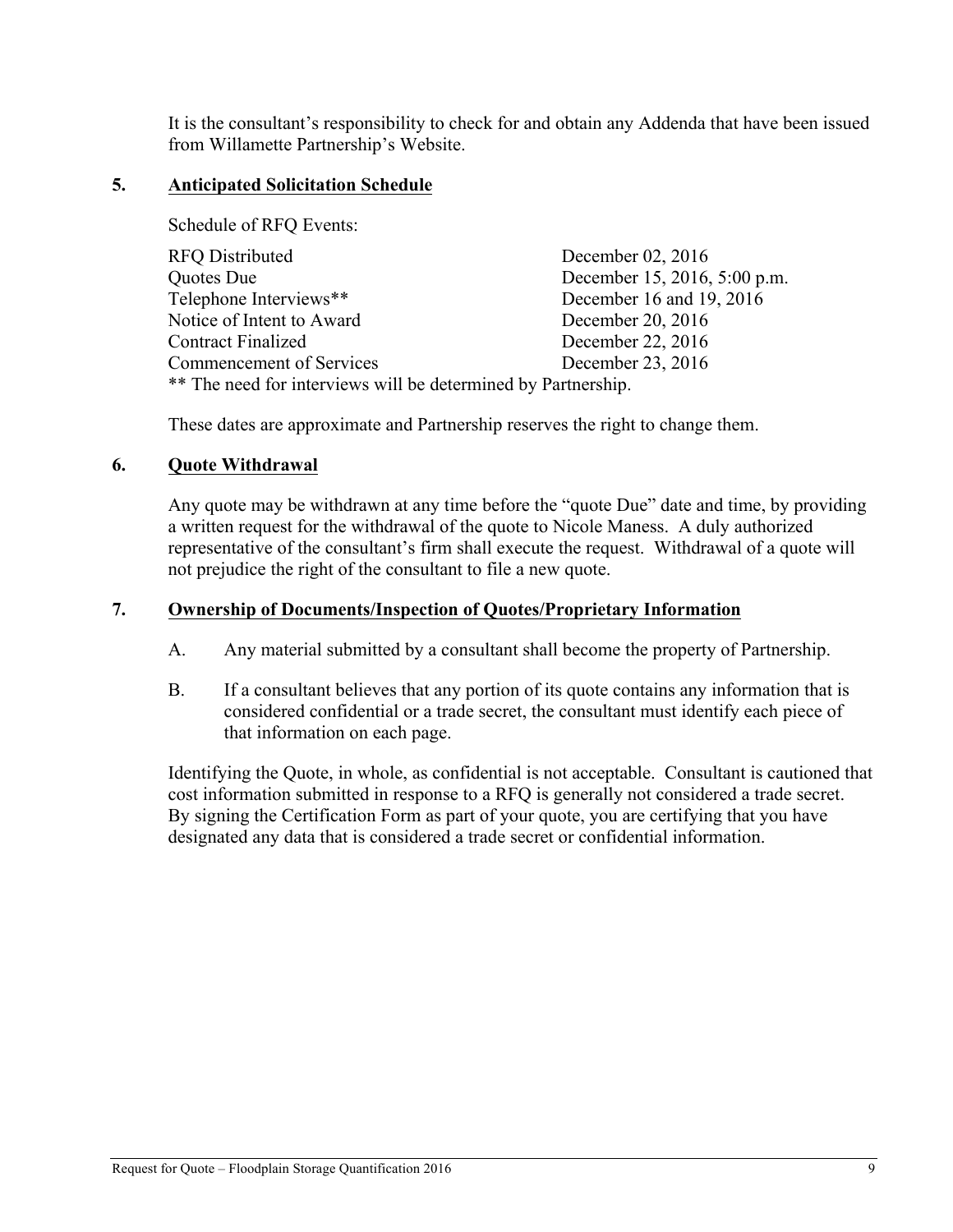### **CERTIFICATION FORM**

The undersigned acknowledges, attests and certifies individually and on behalf of Consultant that:

- 1. He/she is a duly authorized representative of Consultant, has been authorized by Consultant to make all representations, attestations, and certifications contained in this quote and all Addendum or Addenda, if any are issued, and has the power and authority to enter into and perform the Contract and that the Contract, when executed and delivered, shall be a valid and binding obligation of Consultant and enforceable in accordance with its terms.
- 2. Consultant, acting through its authorized representatives, has read and understands all Request for Quote (RFQ) instructions; Scope of Work and Special Terms and Conditions contained in this RFQ document, and has received, read and understood Addenda Nos.

\_\_\_\_\_\_\_\_\_\_\_\_\_\_\_\_\_\_\_\_\_\_\_\_\_\_\_\_\_\_, \_\_\_\_\_\_\_\_\_,\_\_\_\_\_\_\_\_\_\_\_,\_\_\_\_\_\_\_\_\_\_\_. If no Addenda were received, write "None Received" in the first blank provided.

- 3. The quote submitted is in response to the specific language of the RFQ and Consultant has made no assumptions based upon either (a) verbal or written statements not contained in the RFQ or any Addenda.
- 4. Partnership shall not be liable to Consultant for any expenses incurred by Consultant in preparing and submitting its quote or in participating in the quote evaluation/selection process.
- 5. Consultant will furnish the designated item(s) and/or service(s) in accordance with the quote Scope of Work and Special Terms and Conditions and requirements, and will comply in all respects with the terms of the resulting Contract upon award.
- 6. Consultant certifies that Consultant has not discriminated and will not discriminate, in violation of ORS 279A.110(1) against any minority, women or emerging small business enterprises certified under ORS 200.055, or against a business enterprise that is owned or controlled by or that employs a disabled veteran, as defined in ORS 408.225, in obtaining any required subcontracts.
- 7. Neither he/she nor any principals of Consultant are presently debarred, suspended, proposed for debarment, or declared ineligible from submitting quotes or quotes by any federal, state or local entity, department or agency.
- 8. Consultant has not been convicted or had a civil judgment rendered against them within a three-year period preceding the date of this Certification Form for: commission of fraud or a criminal offense in connection with obtaining, attempting to obtain, or performance of a public (federal, state or local) contract or subcontract; violation of federal or state antitrust statutes relating to the submission of offers; or commission of embezzlement, theft, forgery, bribery, falsification or destruction of records, making a false statement, tax evasion, or receiving stolen property.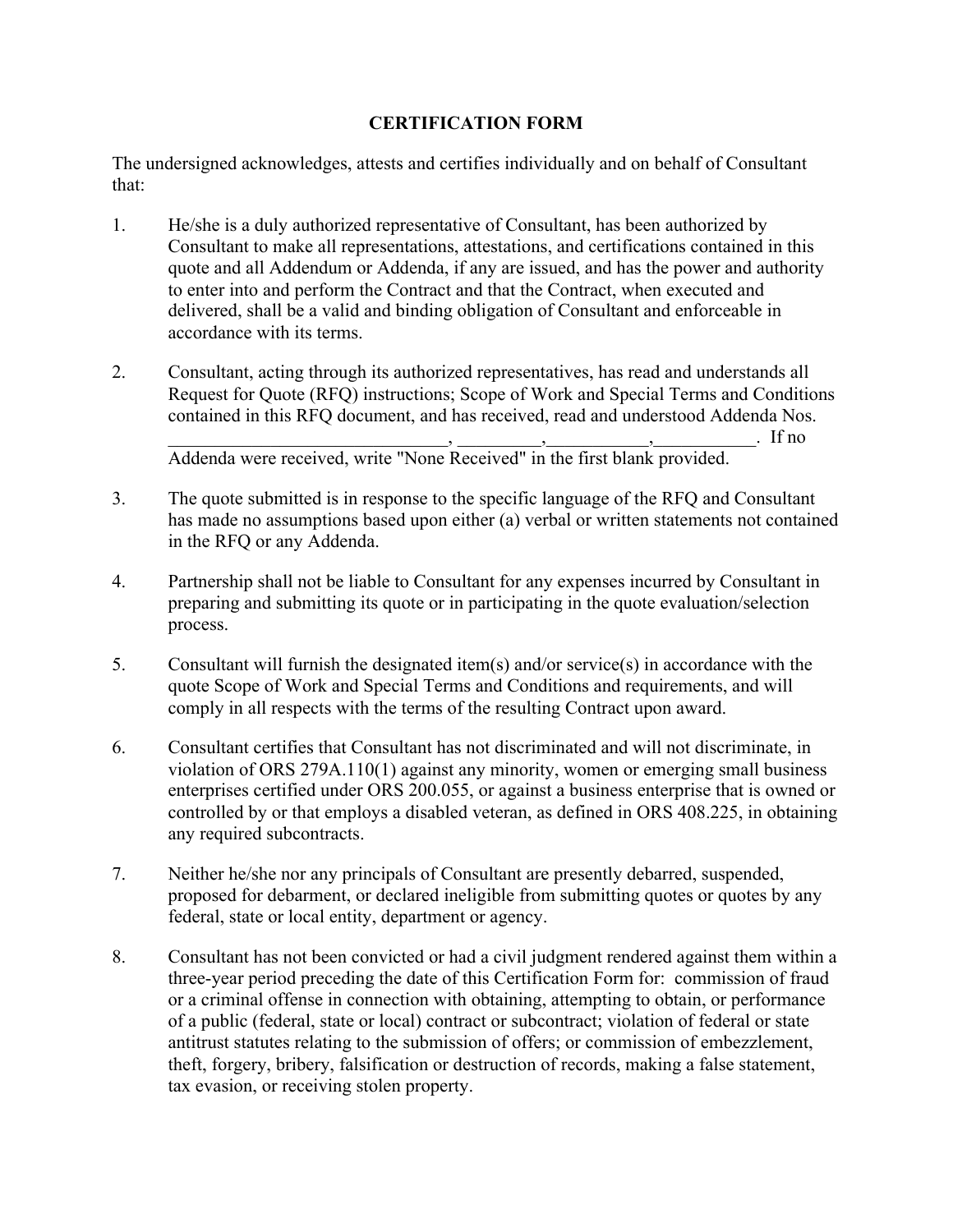- 9. Consultant is not presently indicted for, or otherwise criminally or civilly charged by a governmental entity with, commission of any of the offenses enumerated in paragraph 8 of this Certification Form.
- 10. Consultant has not had one or more contracts terminated for default by any federal, state or local public agency within a three-year period preceding the date of this Certification Form.
- 11. This quote has been arrived at independently and has been submitted without any collusion designed to limit independent bidding or competition. Consultant and its affiliates, subsidiaries, officers, directors, and employees are not currently under investigation by any governmental agency and have not in the last four years been convicted of or found liable for any act prohibited by state or federal law in any jurisdiction, involving conspiracy or collusion with respect to submitting a quote on any public contract.
- 12. Consultant certifies that it has designated any trade secret or confidential information in its quote as required by the RFQ. If the quote contains no designations, then Consultant is stating its quote does not contain any trade secret or confidential information.

I state that  $\blacksquare$  and  $\blacksquare$  and  $\blacksquare$  (Name of Firm) understands and acknowledges that the above representations are material and important, and will be relied on by Willamette Partnership in awarding the contract(s) for which this quote is submitted. I understand and this firm understands that any misstatement in this Certification Form is and shall be treated as fraudulent concealment from Willamette Partnership of the true facts relating to the submission of quotes for this Contract.

Consultant Firm Name, if applicable

Signature of Consultant's Duly Authorized Representative

Printed Name: Title, if applicable: Date of Certification Form: Phone: Fax: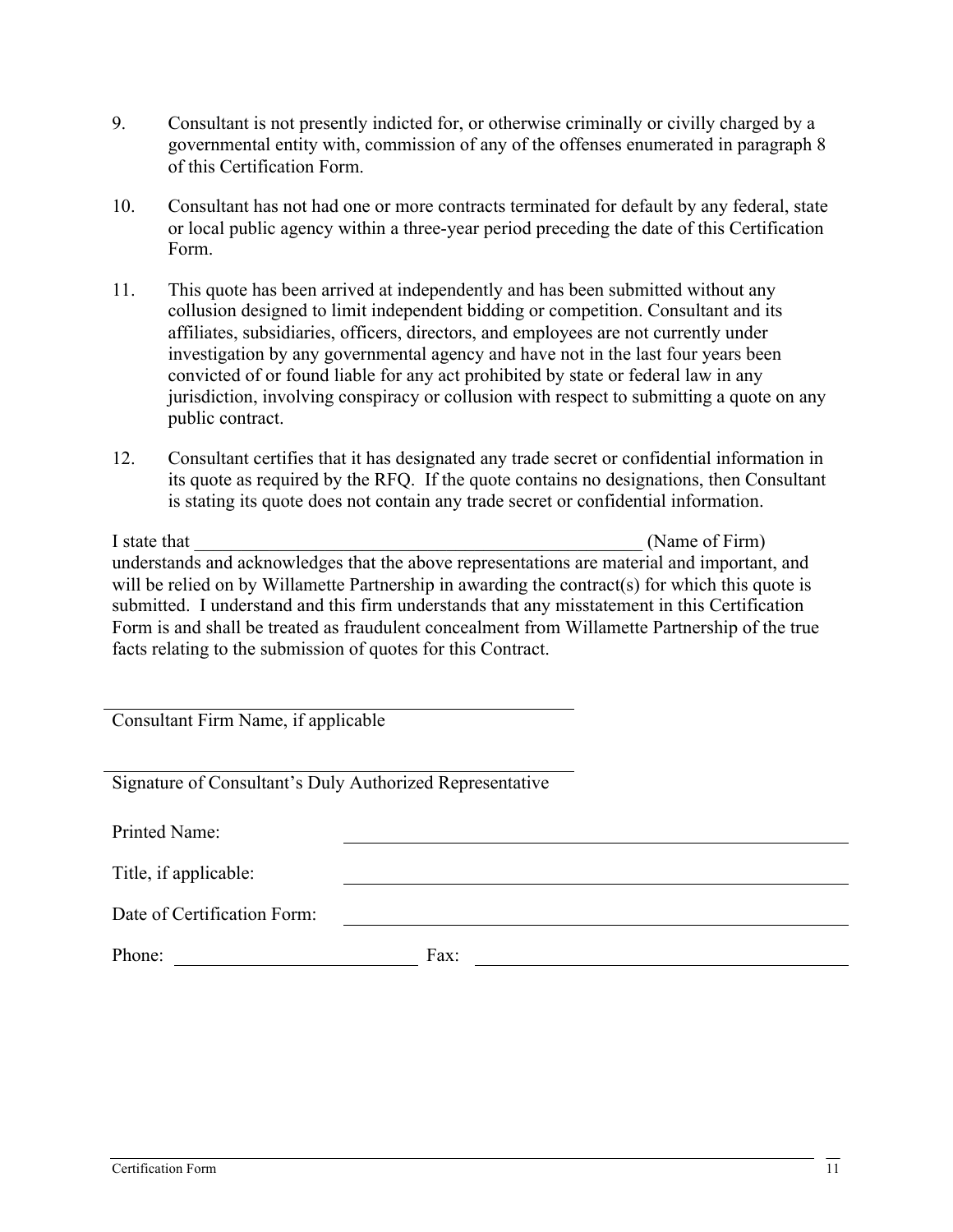### PROFESSIONAL SERVICES AGREEMENT

This Professional Services Agreement (the "Agreement"), dated ("Effective Date"), is between Willamette Partnership ("Partnership") and ("Consultant").

#### **RECITALS**

13. Partnership is in need of professional services.

14. Partnership and Consultant wish to enter into an Agreement for Consultant to provide these services.

#### **TERMS AND CONDITIONS**

#### **1. Services to be Provided**

Consultant shall provide the services (the "Services") described in each Scope of Work attached hereto as Exhibit A and incorporated herein (a "Scope of Work"). Consultant shall perform the Services with the same degree of care, skill, diligence, competency, and knowledge that is ordinarily exhibited and possessed by other professionals in good standing in the same or similar field and community as Consultant.

In performing the Services, Consultant shall be an independent contractor and not an employee of Partnership. Partnership shall have the right to verify that Consultant's performance meets the requirements of this Agreement, but shall not have the right to control the manner of Consultant's or Consultant's sub-contractors' performance. Consultant may perform services for persons other than Partnership, provided that Consultant shall not undertake to perform services for persons other than Partnership if those services would impair timely performance of Consultant's obligations to Partnership.

No provision of this Agreement shall be construed to create a partnership, joint venture, employer-employee, landlord-tenant or principal-agent relationship. Consultant acknowledges that Consultant has no authority to take any action on behalf of Partnership, and Consultant agrees that Consultant shall take no action on behalf of Partnership.

Consultant shall, at Consultant's expense, obtain and maintain all permits, licenses and government approvals needed to perform its obligations under this Agreement.

#### **2. Payment**

Partnership shall pay Consultant for the Services as specified in each Scope of Work.

In the event of a dispute concerning the amount due under any invoice, Partnership may withhold the disputed amount without incurring interest or other charges pending the outcome of the dispute.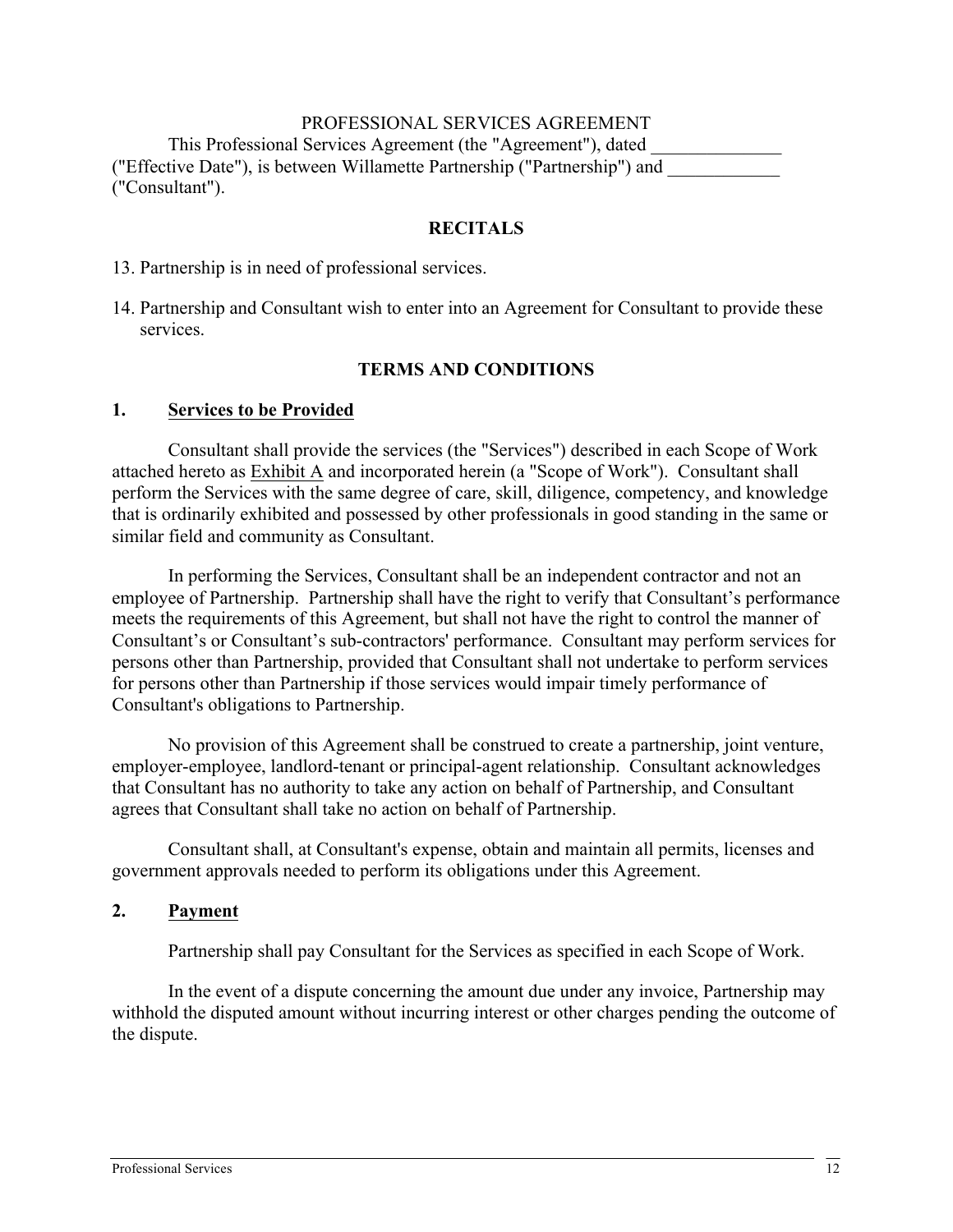Partnership shall have the right to examine Consultant's business records to verify the accuracy of Consultant's invoices. The right of inspection shall extend to all documents necessary to permit adequate evaluation of the billing data submitted.

Consultant shall be solely responsible for the compensation of its employees and subcontractors. Consultant shall pay all federal, state and local taxes, social security taxes (FICA), Medicare taxes, unemployment insurance, and worker's compensation insurance arising from Consultant's employment of Consultant's employees or payment of compensation to Consultant's employees and sub-contractors.

### **3. Interference with Performance**

Partnership will review the information, materials, documentation, reports or Work Product (as defined below) developed or produced by Consultant in performing the Services in a timely manner. Partnership will provide prompt notice to Consultant if Partnership becomes aware of any development that affects the scope or timing of the Services, or of any defect in the information, materials, documentation, reports or Work Product developed or produced by Consultant in performing the Services.

Consultant will notify Partnership immediately of any factor, occurrence or event that would be reasonably expected to affect Consultant's ability to perform the Services on the schedule set forth in the Statement of Work.

Time is of the essence in the performance of this Agreement.

### **4. Additional Services; Changes in Services; Force Majeure**

Consultant and Partnership may agree to additional Services or new terms of payment by entering into a new Scope of Work.

Partnership may at any time notify Consultant in writing that it wishes to modify the description of Services or the timetable for performance, in which case the parties may amend the applicable Scope of Work as described in Section 12, which amendment shall include an increase in the applicable compensation payable to Consultant if a change in Services or work schedule increases the cost of performance.

Neither Partnership nor Consultant shall be responsible for or liable for damages resulting from delays due to causes beyond their reasonable control, including acts of God, acts or omissions of governmental authorities, strikes, lockouts, acts of the public enemy, wars, blockades or civil disturbances. In the event of such a delay, the completion date for Consultant's services shall be extended for a period equal to the length of the delay. Consultant shall notify Partnership in writing not more than 10 days after the occurrence of any event that Consultant believes will result in such a delay. The failure of Consultant to provide such notice shall result in a waiver of Consultant's right to claim that the delay is excusable.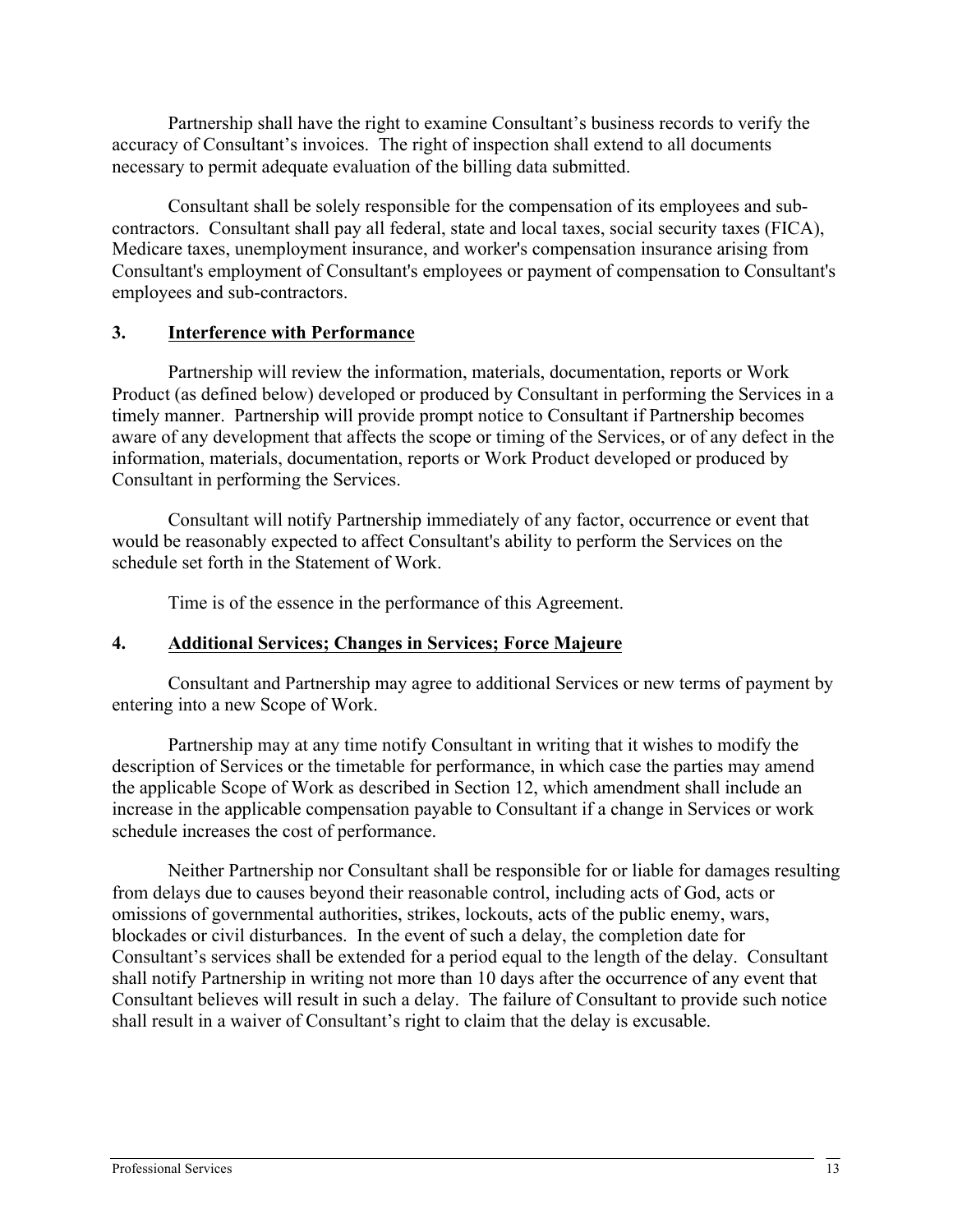## **5. Intellectual Property; Confidential Information**

**5.1 Ownership**. Partnership will continue to own all right, title and interest in and to all Partnership Property. Subject to Section 5.2 below, Consultant will continue to own all right, title and interest in and to all Consultant Property. Partnership will own all right, title and interest in and to all Developments.

**5.2 License.** Unless provided otherwise in a Scope of Work, Consultant hereby grants to Partnership a nonexclusive, non-transferrable, royalty free, perpetual, limited license to use the Consultant Property to the extent necessary for Partnership to use the Work Product and Services provided by Consultant, solely for Partnership's business purposes, as contemplated by the Scope of Work.

**5.3 Nondisclosure**. The parties acknowledge that, in connection with this Agreement, each party (the "Receiving Party") may obtain Confidential Information of the other party (the "Disclosing Party"). Such Confidential Information will not be used or disclosed by the Receiving Party except as specifically authorized, or as necessary to perform the Services. The Receiving Party agrees to accord to such Confidential Information the same standards and procedures it uses to protect its own confidential business information (but not less than reasonable care), including limiting access to employees on a need-to-know basis and only after such persons have been informed of and bound to maintain confidentiality.

**5.4 Definitions**. The following terms have the following specified meanings:

"Confidential Information" means any information related to the business, products, services or affairs of the Disclosing Party or its affiliates or clients that is not generally available to the public. Confidential Information will not include information which: (i) is now, or becomes part of the public domain through lawful means; (ii) was already known by the Receiving Party at the time of disclosure; (iii) is independently developed by the Receiving Party without use of Confidential Information; and (iv) was obtained from a third party not under any confidentiality obligation with respect to the information.

"Consultant Property" means all Inventions and related Intellectual Property Rights that (A) were in existence and owned by Consultant before the Effective Date, or (B) were made or discovered by Consultant after the Effective Date other than in connection with performing the Services for Partnership under this Agreement.

"Developments" means (i) all Work Product; (ii) all Inventions that are included in the Work Product, or are otherwise prepared by Consultant in connection with performing the Services for Partnership under this Agreement; and (iii) all related Intellectual Property Rights that are made, created, discovered or reduced to practice in connection with performing the Services for Partnership under this Agreement.

"Intellectual Property Right" means any invention rights, patent rights, copyrights, mask work rights, trade secret rights, trademark rights, rights in trade names, rights in service marks and other intellectual property rights.

"Inventions" means any technique, know-how, method, process, procedure,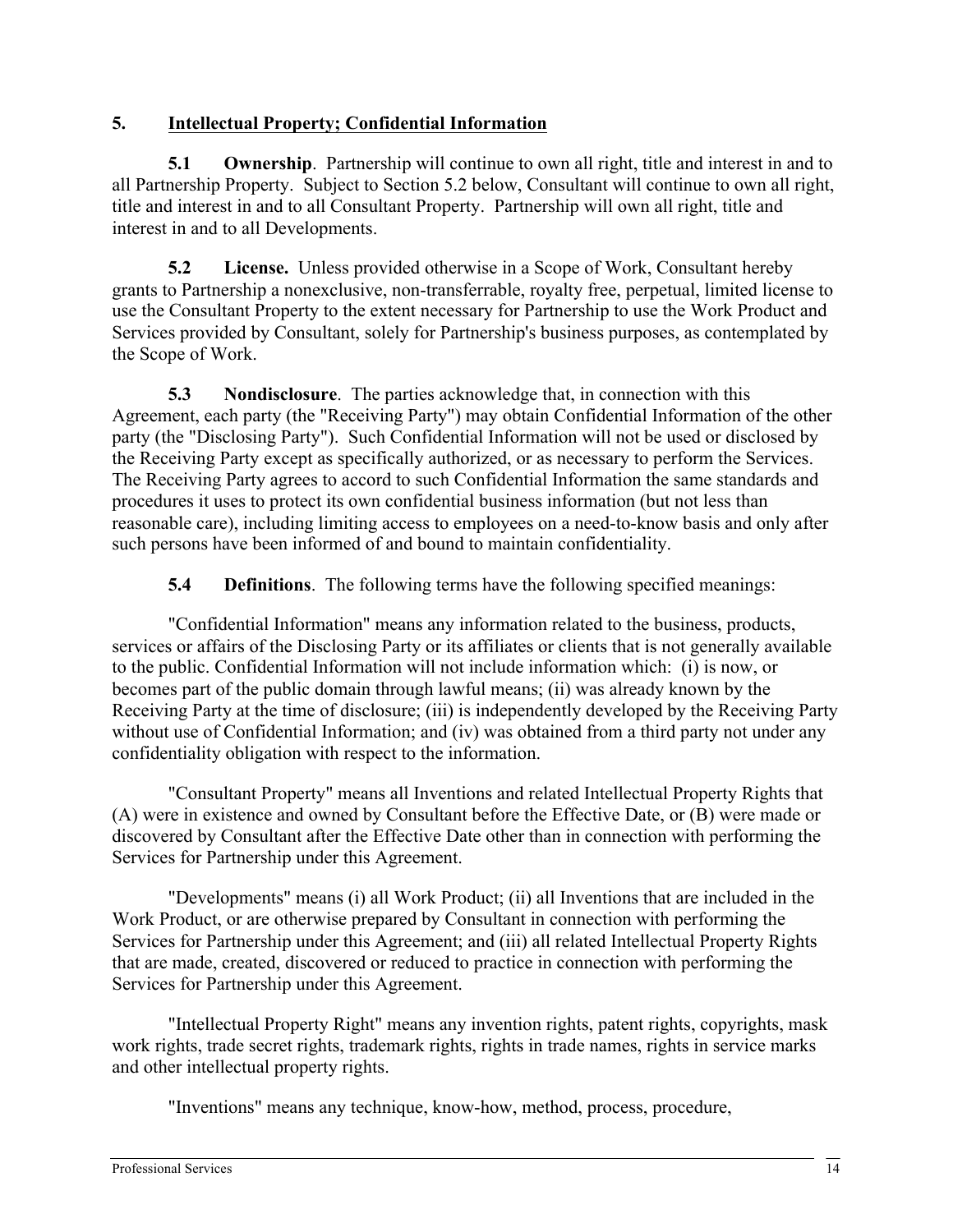improvement, discovery or invention, whether or not patentable or copyrightable, whether or not reduced to practice, and whether or not conceived or reduced to practice solely or jointly with others.

"Partnership Property" means all Inventions and related Intellectual Property Rights that were in existence and owned by Partnership before the Effective Date.

"Work Product" means any composition, work of authorship, computer program, algorithm, prototype, sample, model, document, photograph, picture, drawing, design, sketch, notes, writing or other work product, and any product, prototype, sample, model, document, diskette, storage media, photograph, picture, drawing, design, recording, report, proposal, writing or other tangible item, created by Consultant in connection with or as a result of the performance of Services by Consultant for Partnership pursuant to this Agreement.

### **6. Indemnification**

To the fullest extent permitted by law, Consultant shall indemnify, hold harmless, reimburse and defend Partnership and the officers, directors, partners, members, employees, agents, contractors, and sub-contractors of Partnership, and the successors in interest of the foregoing, from, for and against all suits, actions, claims, damages, penalties, liabilities, losses and expenses (including reasonable attorneys' fees) (collectively, "Losses") asserted by a third party and arising out of or resulting from (a) Consultant's material breach of this Agreement, (b) a material defect in any Work Product delivered to Partnership by Consultant, (c) infringement of any Intellectual Property Right of that third party by Consultant or any Work Product delivered to Partnership by Consultant, (d) Consultant's intentional misconduct, or (e) Consultant's violation of any applicable law. The foregoing indemnification obligations will not apply to a Loss to the extent that Loss was caused by (i) Partnership's material breach of this Agreement, (ii) Consultant's compliance with specifications or detailed instructions provided by Partnership, (iii) Partnership's modification of the Work Product, (iv) Partnership's intentional misconduct, or (v) Partnership's violation of any applicable law.

To the fullest extent permitted by law, Partnership shall indemnify, hold harmless, reimburse and defend Consultant and the officers, directors, partners, members, employees, agents, contractors, and sub-contractors of Consultant, and the successors in interest of the foregoing, from, for and against all Losses asserted by a third party and arising out of or resulting from (a) Partnership's material breach of this Agreement, (b) Partnership's intentional misconduct, or (c) Partnership's violation of any applicable law. The foregoing indemnification obligations will not apply to a Loss to the extent that Loss was caused by (i) Consultant's material breach of this Agreement, (ii) Consultant's intentional misconduct, or (iii) Consultant's violation of any applicable law.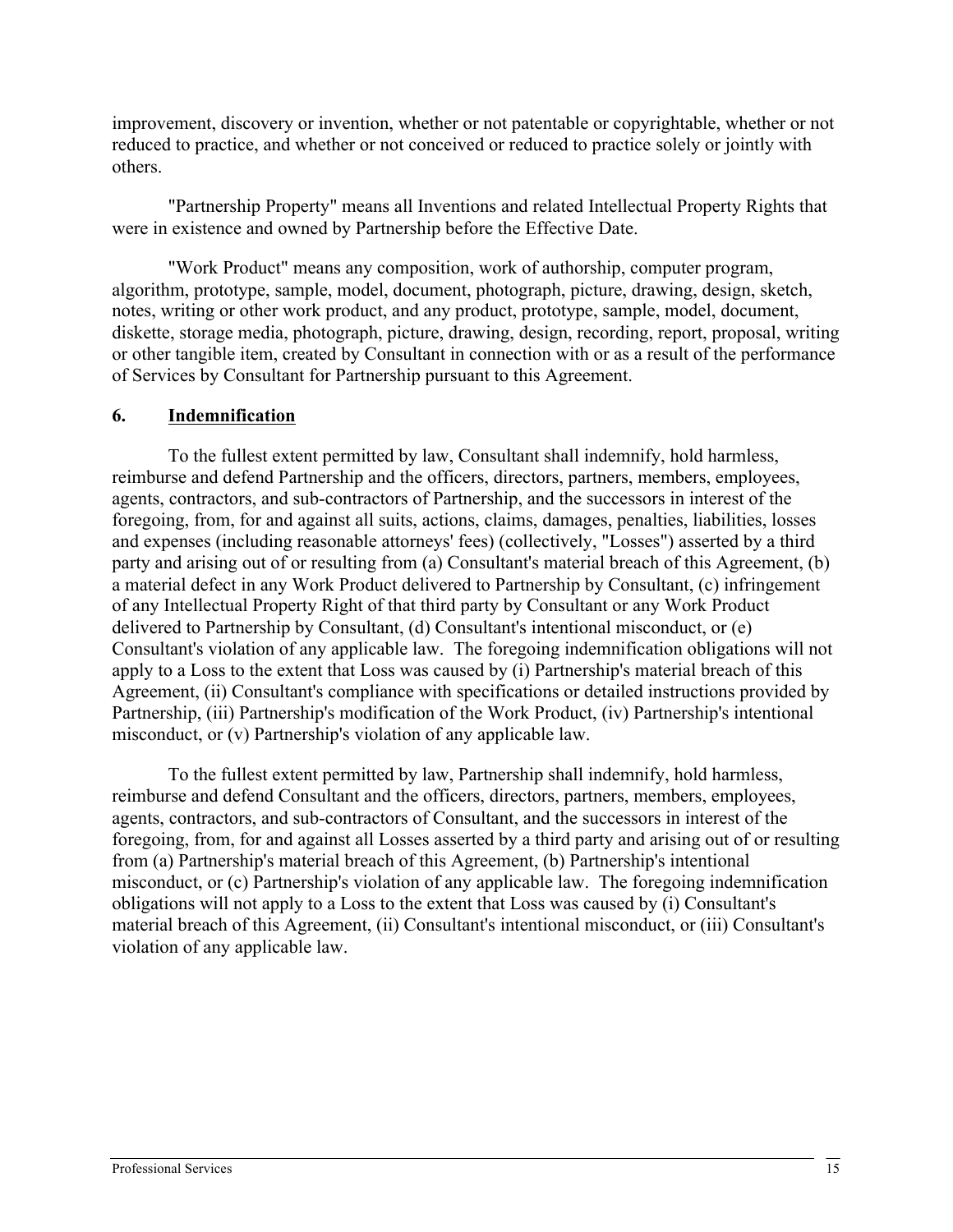### **7. Disclaimer of Warranties**

CONSULTANT MAKES NO WARRANTIES, WRITTEN OR ORAL, EXPRESS OR IMPLIED, REGARDING THE SUBJECT MATTER OF THIS AGREEMENT, INCLUDING WITH RESPECT TO THE SERVICES AND WORK PRODUCT, AND ALL WARRANTIES ARE SPECIFICALLY EXCLUDED, INCLUDING THE IMPLIED WARRANTIES OF MERCHANTABILITY, FITNESS FOR A PARTICULAR PURPOSE, TITLE AND NON-INFRINGEMENT, AND ANY WARRANTY ARISING BY STATUTE, OPERATION OF LAW, COURSE OF DEALING OR PERFORMANCE, OR USAGE OF TRADE.

### **8. Limitation of Liability**

EACH PARTY'S LIABILITY TO THE OTHER PARTY ARISING OUT OF OR RELATING TO THIS AGREEMENT UNDER ANY LEGAL THEORY WILL BE LIMITED TO DIRECT DAMAGES AND WILL NOT EXCEED THE AMOUNT OF THE FEES PAID OR PAYABLE BY PARTNERSHIP TO CONSULTANT UNDER THE SCOPE OF WORK TO WHICH THE CLAIM RELATES AS OF THE DATE THE PARTY'S LIABILITY TO THE OTHER IS AGREED OR FINALLY DETERMINED. IN NO EVENT WILL EITHER PARTY BE LIABLE TO THE OTHER PARTY FOR SPECIAL, CONSEQUENTIAL, PUNITIVE OR EXEMPLARY DAMAGES, OR LOST PROFITS, EVEN IF SUCH PARTY HAS PREVIOUSLY BEEN ADVISED OF THE POSSIBILITY OF SUCH DAMAGES. THE LIABILITY LIMITATIONS DESCRIBED IN THIS SECTION 8 WILL NOT LIMIT EITHER PARTY'S OBLIGATION TO INDEMNIFY THE OTHER PARTY UNDER SECTION 6 OF THIS AGREEMENT.

### **9. Insurance**

Neither Consultant nor any sub consultant shall commence work under this Contract until Consultant has obtained all the insurance required herein and submitted a certificate of insurance to the Partnership. Consultant shall maintain the insurance for the duration of this Contract. Review of the insurance by the Partnership shall not relieve or decrease the liability of Consultant. The insurance certificate shall provide for thirty days advance written notice to the Partnership's Project Manager prior to cancellation. The Partnership must be listed as an additional insured on any policy satisfying the requirements of items B and C below. The following minimum insurance is required:

A. Workers compensation in the amount required by Oregon law, and employers liability insurance in the amount of \$500,000.

B. Business automobile liability insurance in the amount of \$500,000 per occurrence.

C. Commercial general liability in the amount of \$500,000 combined single limit per occurrence and a \$1,000,000 Annual Aggregate limit. If Consultant's primary Commercial General Liability and Automobile coverages do not meet the minimum limits required above, Consultant shall maintain during the life of this Contract, Excess or Umbrella Liability over the primary policies sufficient to meet the total aggregate limits required by this Contract.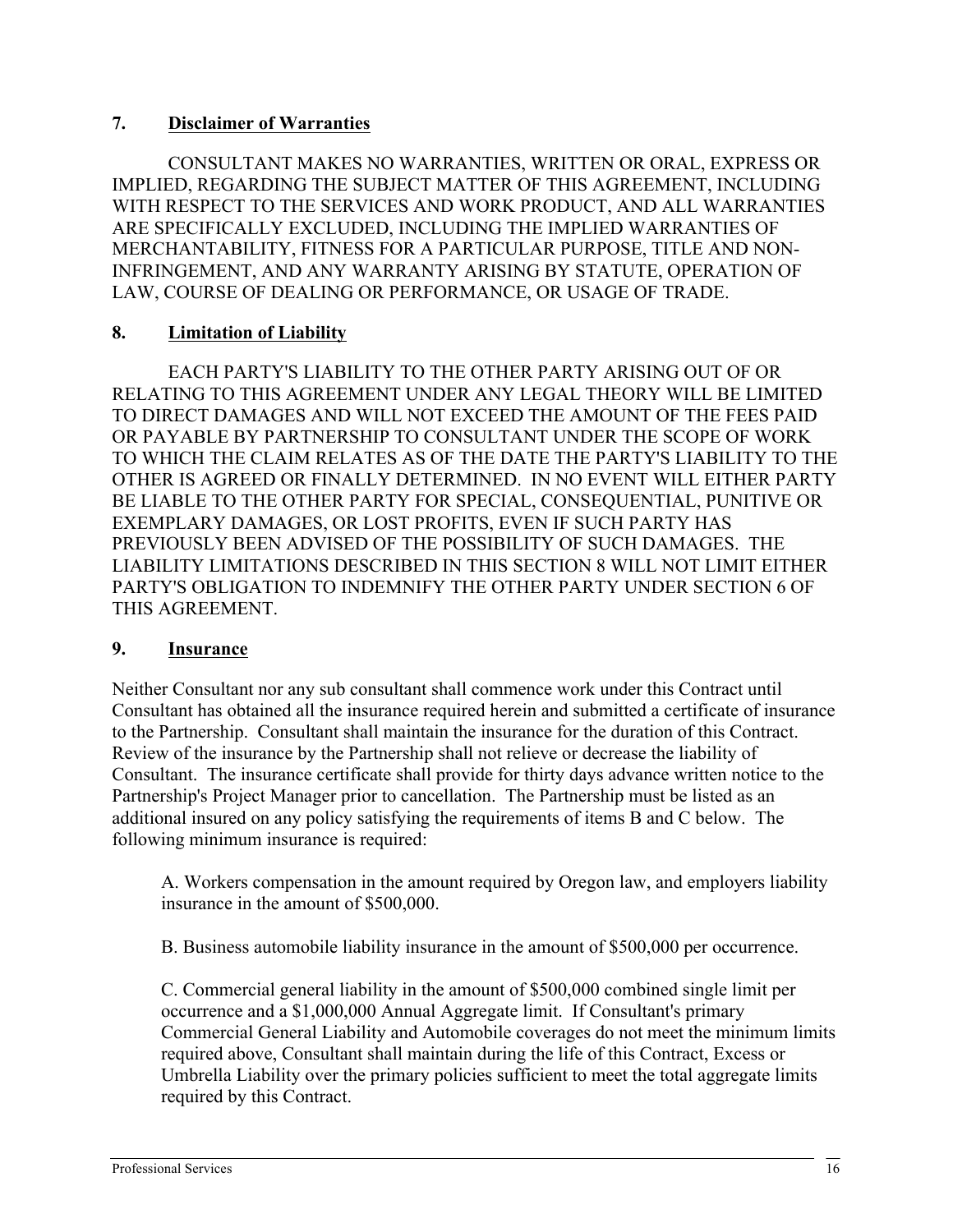D. Professional liability insurance in the amount of \$1,000,000.

### **10. Termination**

This Agreement will take effect on the Effective Date and will remain in effect until terminated as described in this Section 10.

This Agreement may be terminated by either party without cause at any time upon 15 days prior written notice. Either party may terminate this Agreement and/or any Scope of Work upon written notice, effective immediately, if the other party is in material breach of this Agreement or such Scope of Work, and such breach remains uncured for 15 days after written notice of the breach. Termination of this Agreement alone will not result in the termination of any Scope of Work which are then in effect, each of which will stay in effect until completed.

In the event of termination of any Scope of Work, Partnership shall pay Consultant for all Services performed prior to the date of termination, and Consultant shall promptly deliver all Work Product in progress to Partnership.

## **11. Notices**

Notices under this Agreement shall be in writing. Notices may be served by certified or registered mail, postage paid with return receipt requested; by private courier, prepaid; by facsimile or email; or personally. Mailed notices shall be deemed delivered three (3) days after mailing, properly addressed. Couriered notices shall be deemed delivered on the date that the courier represents that delivery will occur. Electronic notices shall be deemed delivered when receipt is either confirmed by confirming transmission equipment or acknowledged by the addressee or its office. Personal delivery shall be effective when accomplished. Unless a party changes its address by giving notice to the other party as provided herein, notices shall be delivered to the parties at the addresses set forth on the signature page of this Agreement.

## **12. Amendments; Waivers**

Any modification, amendment or waiver of any portion of this Agreement or any Scope of Work shall not be effective unless in writing and approved by both parties.

## **13. Third Party Beneficiaries**

No provision of this Agreement shall in any way inure to the benefit of any third person so as to constitute any such person a third party beneficiary of this Agreement or of any one or more of the terms of this Agreement, or otherwise give rise to any cause of action in any person not a party to this Agreement.

## **14. Interpretation of Agreement**

This Agreement shall not be construed for or against any party by reason of the authorship or alleged authorship of any provision. The paragraph headings contained in this Agreement are for ease of reference only and shall not be used in construing or interpreting this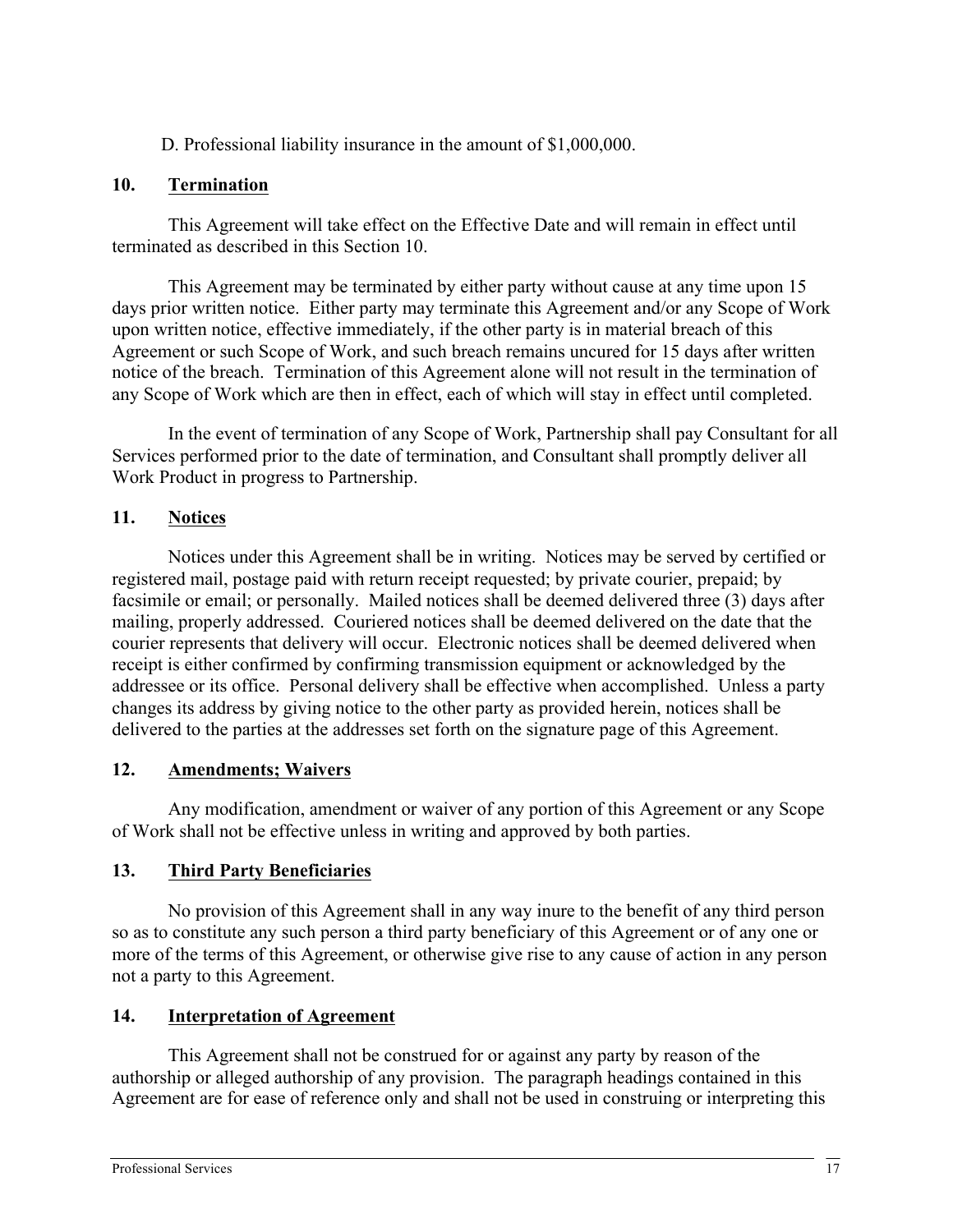Agreement. The words "includes" and "including" are not limited in any way and mean "includes or including without limitation"

### **15. Severability/Survival**

If any of the provisions contained in this Agreement are held illegal, invalid or unenforceable, the enforceability of the remaining provisions shall not be impaired. The provisions of Sections 5, 6, 7, 8, and any other terms of this Agreement that by their nature operate beyond termination or expiration, will survive and continue in full force and effect after any termination or expiration of this Agreement.

### **16. Choice of Law/Venue**

This Agreement and all rights, obligations and disputes arising out of the Agreement shall be governed by Oregon law. All disputes and litigation arising out of this Agreement shall be decided by the state courts in Oregon. Venue for all disputes and litigation shall be in Multnomah County, Oregon.

### **17. Integration**

This document constitutes the entire agreement between the parties on the subject matter hereof and supersedes all prior or contemporaneous written or oral understandings, representations or communications of every kind on the subject. No course of dealing between the parties and no usage of trade shall be relevant to supplement any term used in this Agreement. Acceptance or acquiescence in a course of performance rendered under this Agreement shall not be relevant to determine the meaning of this Agreement and no waiver by a party of any right under this Agreement shall prejudice the waiving party's exercise of the right in the future.

The parties have executed this Professional Services Agreement on the Effective Date.

### PARTNERSHIP:

### **Willamette Partnership**

By:

Name: Bobby Cochran

Title: Executive Director

Address: 4640 SW Macadam Ave, Suite 50

Portland, OR 97239

Email Address: cochran@willamettepartnership.org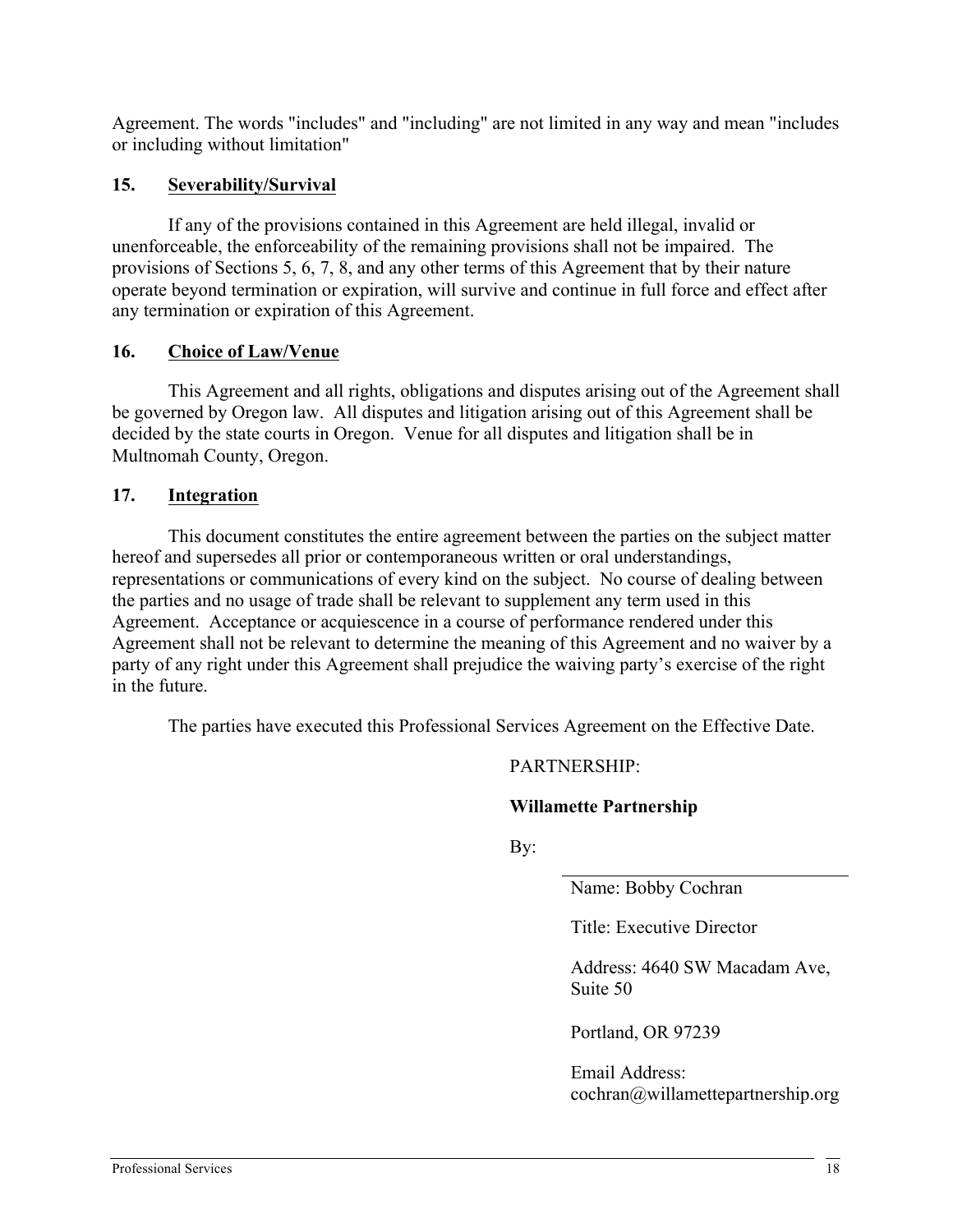### CONSULTANT:

## **"Consultant"**

By:

Name:

Title:

Address:

Email Address: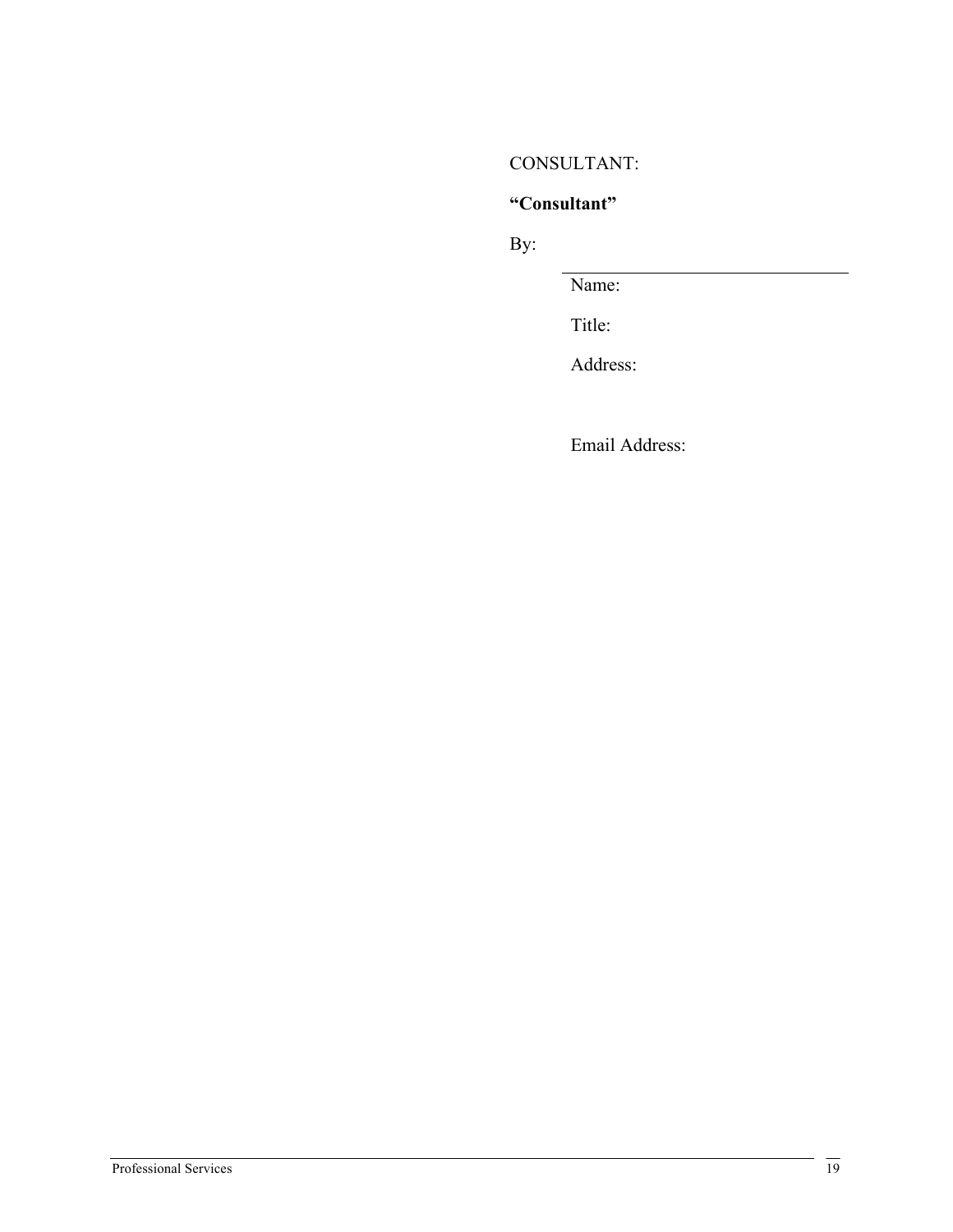### **EXHIBIT A SCOPE OF WORK**

### **DEVELOPMENT OF A FLOODPLAIN STORAGE QUANTIFICATION METHOD FOR NRCS FLOODPLAIN MANAGERS TOOLKIT PROJECT**

# **I. PROJECT DESCRIPTION**

Among the range of ecosystem services provided by floodplains, flood storage and attenuation is one of the most important. Floodplains take on and store excess water in times of flood, releasing it slowly overland and into groundwater. The flood storage and attenuation capacity of floodplains can help to mitigate peak flows reducing the risk of property damage and improving protection to downstream communities at risk from flooding. The opposite is also true - the loss of storage has been shown to alter the natural hydrograph of rivers, modifying the frequency, timing, and magnitude of floods. A healthy floodplain with storage and attenuation capacity gives flood water the space to spread out and slow down. This improves water quality both for local drinking water supplies and for aquatic species habitat. Developing incentives for creating or improving flood storage is important – especially in urban communities where options to offset development impacts are limited.

In addition, the recently released 2016 Biological Opinion (BiOp) on the Implementation of the National Flood Insurance Program in Oregon has identified flood storage as a key element of healthy floodplain conditions and sets out clear standards for how actions and activities associated with floodplain development must be addressed in order to protect and sustain habitat conditions for 17 listed native fish species. Options to meet the requirements of the BiOp include compensatory mitigation of adverse impacts associated with floodplain development to ensure "no net loss or beneficial gain" of natural floodplain functions.

The mitigation standards in the BiOp identify specific development activities that are permissible in the floodplain but that require mitigation for flood storage and attenuation. They include: "*the addition of fill, structures, levees, and dikes, which reduces flood storage and fish refugia, impedes habitat forming processes, increases flow volume and velocity thereby eroding stream banks and beds, and alters peak flow timing thereby increasing risk of injury to redds, fry, and alevin".2*

In order to adequately offset development impacts, mitigation for displaced flood volume must meet the following criteria:

- Located on site, except when precluded by geomorphic or spatial constraints or when offsite mitigation will clearly provide a greater benefit to listed species;
- Hydrologically connected to the waterbody which is the flooding source;

 $\overline{a}$ 

<sup>2</sup> NOAA Fisheries. 2016. Biological Opinion for the Federal. Emergency Management Agency's National Flood Insurance Program in the State of Oregon. West Coast Region. Seattle, WA. 400p. http://www.westcoast.fisheries.noaa.gov/publications/habitat/2016\_04-14\_fema\_nfip\_nwr-2011-3197.pdf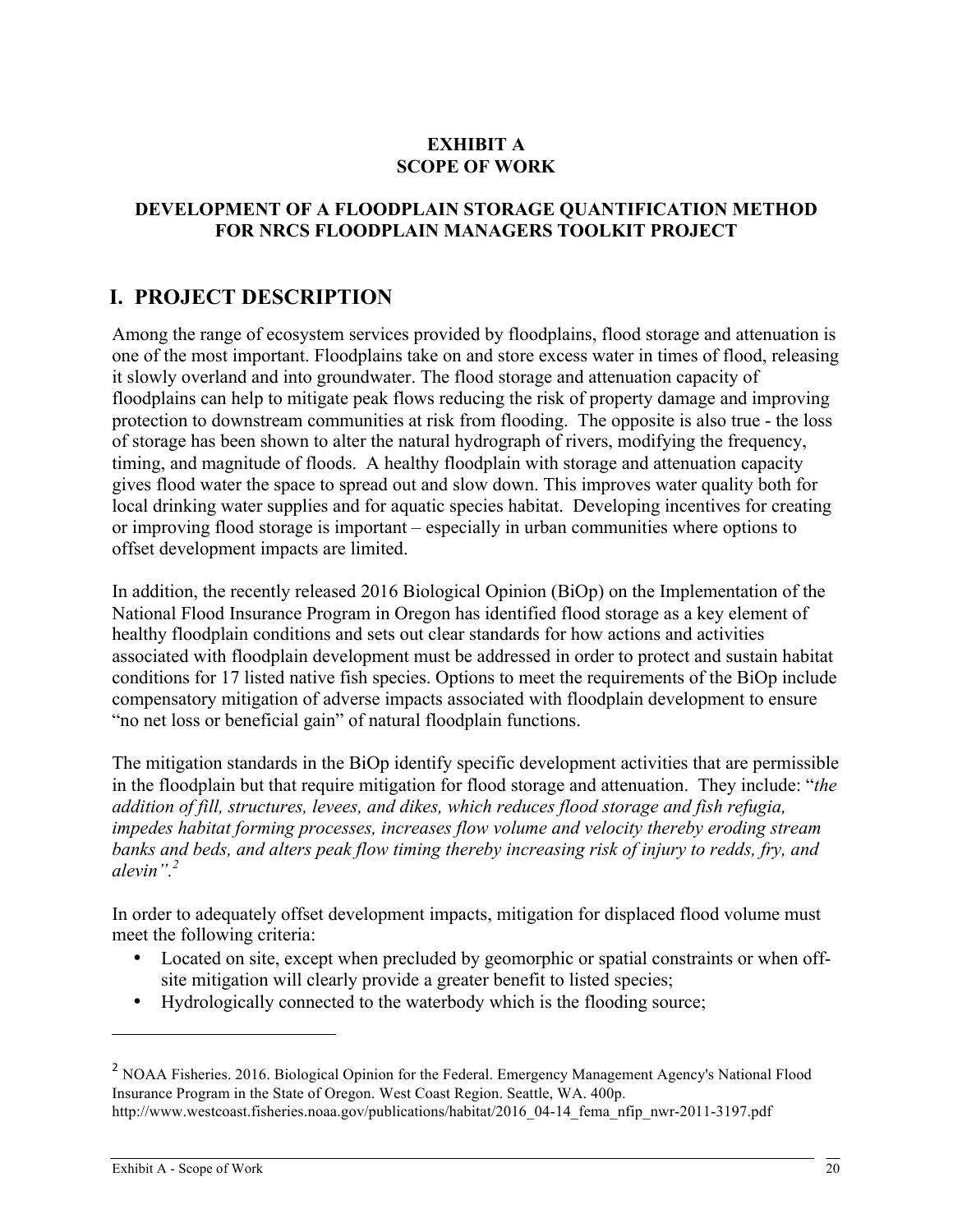- Designed so that there is no increase in velocity;
- Designed to fill and drain in a manner that does not trap fish:
- Within the same hydraulic reach as the proposed development to minimize impact to affected fish populations;
- Measured in one foot elevation increments relative to the amount and location of fill placed; and
- Provided at a 1.5 to 1 ratio laterally, or greater, in order to guarantee no loss of beneficial floodplain functions, including conveyance.

Tools are thus needed to support communities developing strategies for managing impacts to flood storage. This project shall develop a Flood Storage Quantification Tool (FSQT) that will help communities demonstrate that they meet the above specifications through their floodplain management activities. As such, application of the FSQT will support floodplain management planning and the use of mitigation in order to:

- Protect and restore active floodplains;
- Protect and restore floodplain habitat;
- Enhance flood storage;
- Enhance sediment deposition during high flows;
- Enhance native vegetation; and
- Enhance flow attenuation (reduce peak flows).

The criteria/requirements set out in the BiOp can be found online here: http://www.westcoast.fisheries.noaa.gov/publications/habitat/2016\_04-14\_fema\_nfip\_nwr-2011-3197.pdf

# **II. QUANTIFICATION METHOD OR TOOL SPECIFICATIONS**

Consultant shall develop a flood storage quantification method or tool to measure the effects of development and restoration activities on flood storage and attenuation capacity of floodplains in Oregon. The method or tool shall be applicable to range conditions across Oregon and shall be sensitive enough to identify and measure the effects of development or restoration actions on the hydrological and hydraulic systems in the floodplain. Specifically, the method or tool shall support communities in their need to meet the requirements for quantifying flood storage and attenuation set out in Element 4. Floodplain Management Criteria for Special Hazard Areas that Avoid, Minimize, and Mitigate Program Level Impacts of the 2016 Oregon Biological Opinion on the National Flood Insurance Program. Ideally, the method or tool shall identify where restoration or activities specific to flood storage and attenuation may impact or benefit habitat and water quality functions in the floodplain.

To the extent possible, the tool shall make use of available data and existing models and shall be capable of being run by qualified conservation professionals using standard software generally employed for these kinds of analyses.

Finally, the tool shall be pilot tested in such a way as to provide rapid feedback on the usability and accuracy of the tool.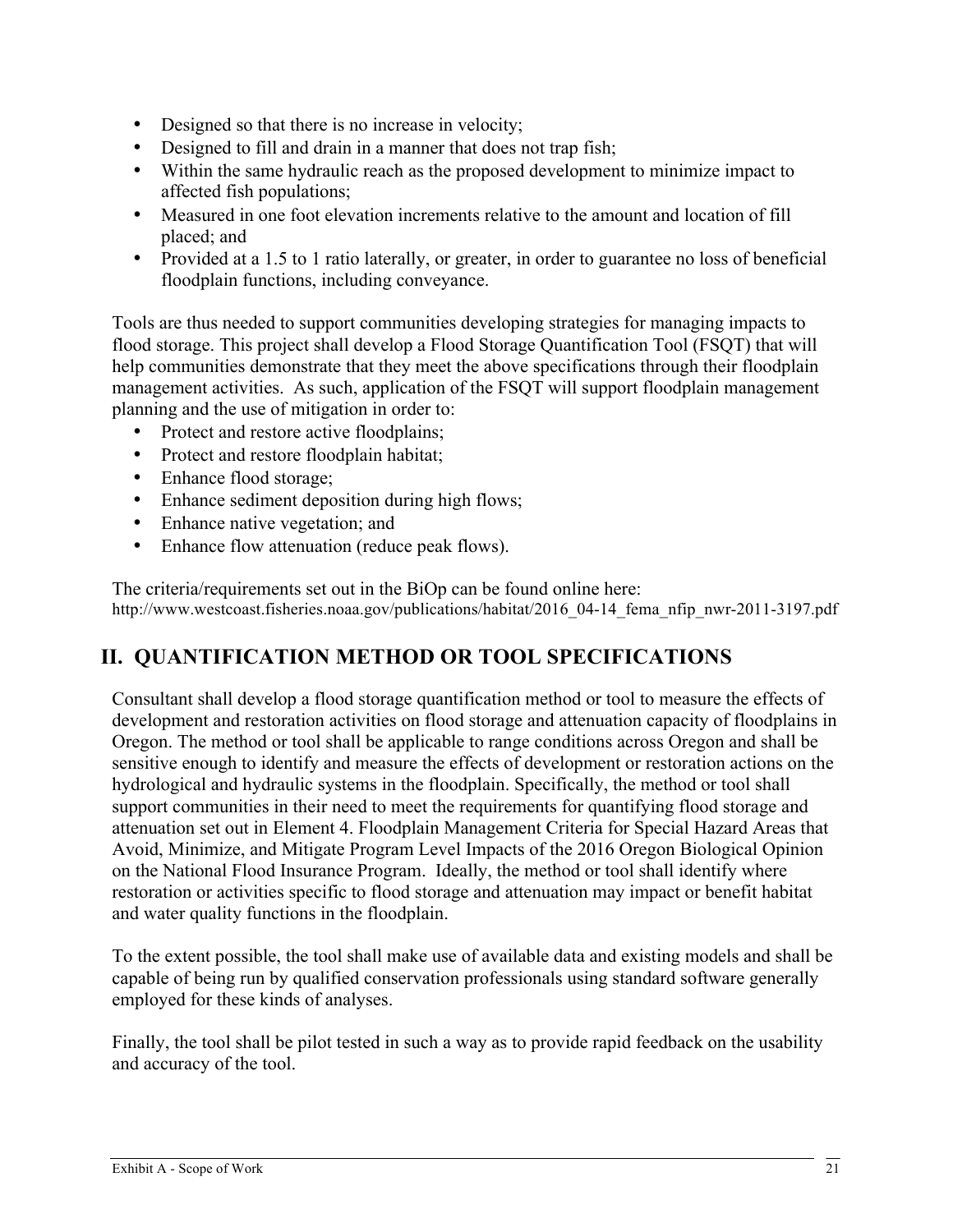# **III. SPECIFIC TASKS FOR FLOODPLAIN STORAGE QUANTIFICATION METHOD DEVELOPMENT**

Consultant(s) shall be responsible for the following project tasks:

## **Task 1. Attend Project Kick-off Meeting**

Within 10 business days of the Project start date, Consultant shall attend, in person, a Project kick-off meeting held in Portland, OR with Willamette Partnership to review and discuss the project objectives, review existing material and receive any information that is relevant to the Project.

Consultant shall allocate up to 3 hours of time to participate in this meeting.

## **Task 2. Develop Conceptual Model**

By January 15, 2017, Consultant shall develop a conceptual model of floodplain functions as they relate to flood water storage and attenuation in Oregon. The conceptual model shall describe the basis of a Floodplain Storage Quantification Tool (FSQT or Tool). The model shall be used to help identify and measure the effects of development or restoration actions on the hydrological and hydraulic systems in the floodplain. In addition, the model may identify where restoration or activities specific to flood storage and attenuation may impact or benefit habitat and water quality functions in the floodplain.

The conceptual model shall be presented in a short technical memo that includes:

- 1. Statement of objectives and intended application of the Floodplain Storage Quantification Tool in Oregon.
- 2. Identification of floodplain functions that will be quantified by the tool including definitions and rationale for selection.
- 3. A strategy for how floodplain functions will be quantified and how those measurements will support assessment of development and restoration activities at scales relevant to floodplain management and planning.
- 4. If applicable, an 8.5 by 11 inch or 11 by 17 inch diagram or schematic that helps to visualize the conceptual model.

Task Deliverables:

• A written Technical Memo documenting all elements of the Conceptual Model.

Consultant shall submit the Technical Memo to Nicole Maness, Partnership's Project Manager by email to maness $@$ willamettepartnership.org.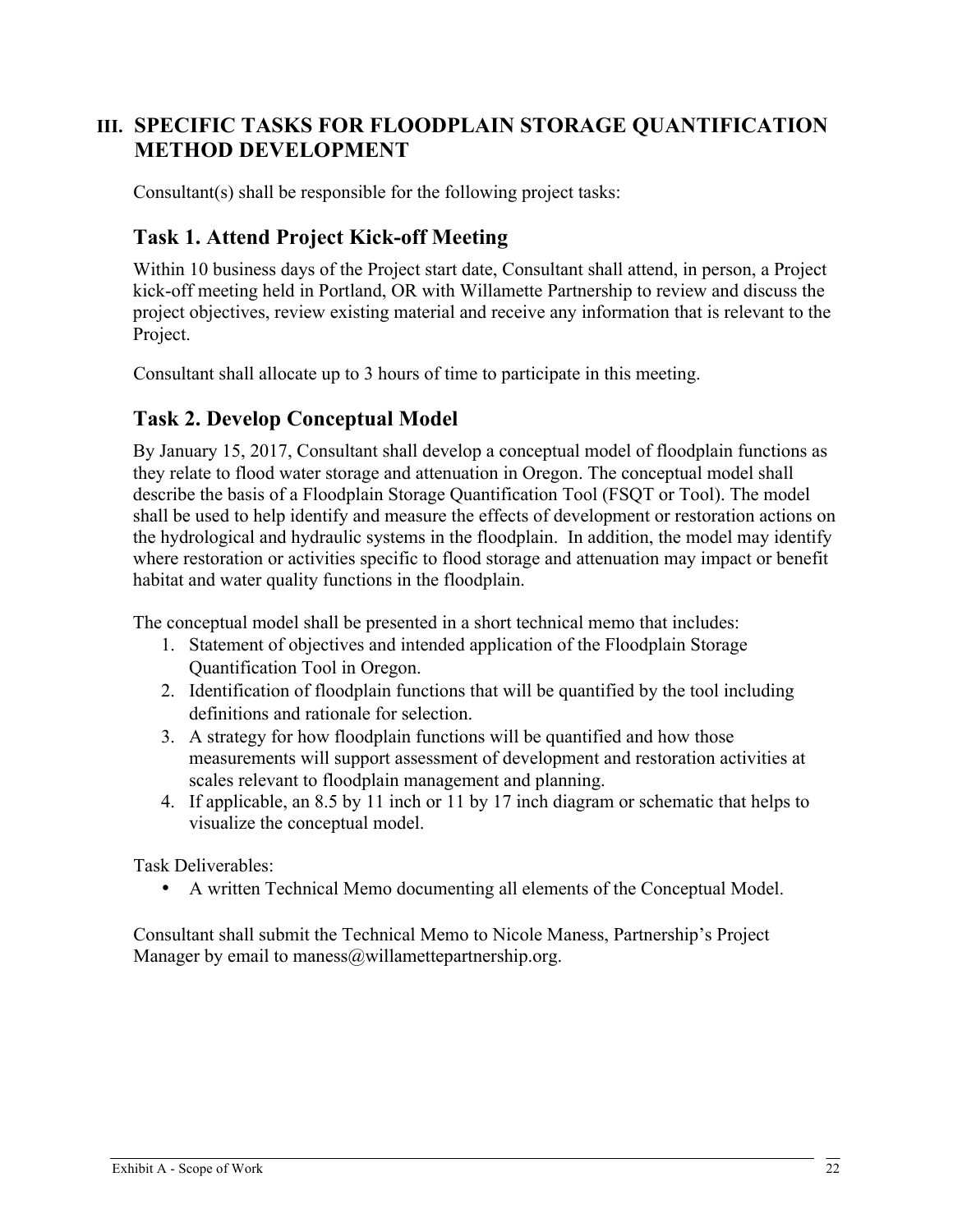# **Task 3. Quantify Storage and Attenuation Functions of Floodplains**

By February 15, 2017, Consultant shall use hydrologic  $\&$  hydraulic modeling to quantify relationships between various floodplain actions/impacts to flood storage and flow attenuation as listed in Element 4. Floodplain Management Criteria for Special Hazard Areas that Avoid, Minimize, and Mitigate Program Level Impacts of the BiOp's Reasonable and Prudent Alternative<sup>3</sup>. The outputs from the models shall be used to create indices to quantify floodplain storage and attenuation. This will be accomplished by running model scenarios to identify relationships between site conditions and effects on hydrological and hydraulic outcomes and thresholds. Examples of the types of questions to be able to answer with the modeling include:

- Is there an ecological floodplain recurrence interval (i.e. the 10 or 25 year floodplain) that if protected, would provide significant habitat and water quality benefits?
- What are the site characteristics that most improve flood storage and attenuation (e.g. vegetation condition, degree of floodplain connection, microtopography)?
- Are the modeling results consistent for similar stream reaches (i.e. % storage/attenuation benefit for a specific width of active floodplain)? Are the modeling results significantly different for dissimilar stream reaches (i.e. %storage/attenuation benefit for a braided vs channelized system)?
- Are the metrics consistent across different types of floodplains (confined, steep or shallow gradients)?
- How should storage/attenuation mitigation be applied within a watershed? (i.e. distance upstream of development, % development area vs contributing watershed area, within stream reach).

Scenarios will be run in three to four different pilot communities in Oregon with various levels of existing information/data:

- City of Portland-Johnson Creek 1D models available.
- City of Enterprise no existing models, assess storage opportunistically.
- City of Albany 2D models available.

**One Dimensional Modeling Scenarios:** Use existing RAS models to compare the following scenarios for up to three representative reaches.

- Model Incision: Compare a connected reach to an incised reach by dropping channel elevations by 2 ft.
- Model vegetation effects: Compare a bare grass floodplain with forested by increasing Manning's roughness.
- Model effects of development: Fill in floodplain to 1 ft above the base flood elevation with impervious area leaving floodway undeveloped.

Compare the following model outputs for each scenario: channel shear stress, velocities, and floodplain connectivity for various flow rates (Q2, Q5, Q10, Q100). Use unsteady flow to run

 $\overline{a}$ 

<sup>3</sup> http://www.westcoast.fisheries.noaa.gov/publications/habitat/2016\_04-14\_fema\_nfip\_rpaonly\_nwr-2011-3197.pdf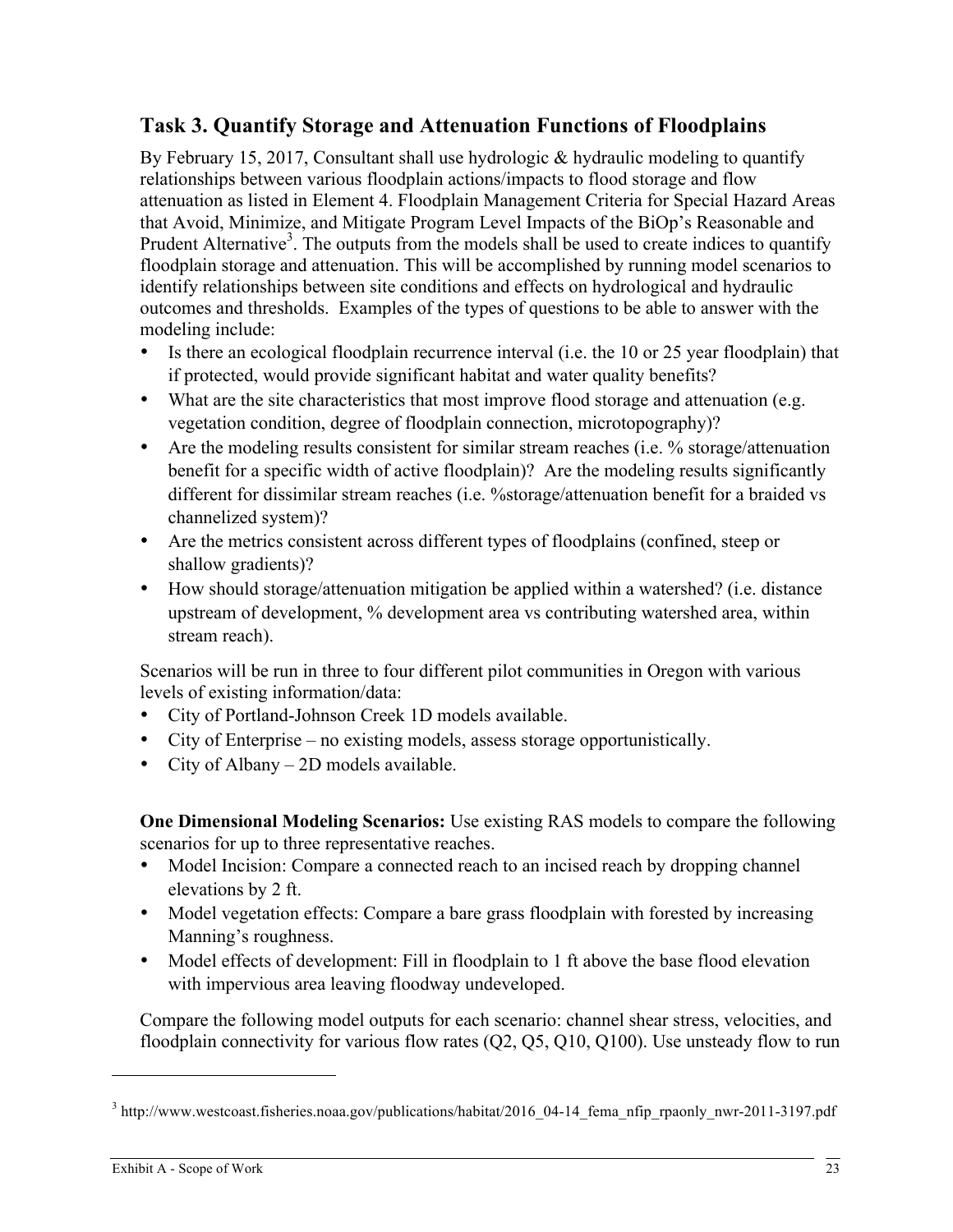typical storm hydrographs for each scenario and quantify the change in peak flow through the reach.

**Two Dimensional Modeling Scenarios:** Flood storage cannot be easily quantified using one dimensional models. A 2D model requires more data but more accurately defines flows across floodplains. The 2D analysis will use existing LiDAR data to build a floodplain surface. Consultant shall compare developed and natural floodplain surfaces for similar or adjacent channel reaches to assess differences in storage and attenuation.

Task Deliverables:

- Results of modeling scenarios with documentation of relationships and thresholds for three stream systems.
- Technical Memo summarizing recommendations for developing the Flood Storage Quantification Tool.

Consultant shall submit the Technical Memo to Nicole Maness, Partnership's Project Manager by email to maness $@$ willamettepartnership.org.

# **Task 4. Develop a Draft Floodplain Quantification Tool**

By April 30, 2017 Consultant shall develop a draft Floodplain Storage Quantification Tool. The draft tool shall be used to quantify the flood storage and attenuation benefits or impacts from specific management actions.

As part of Tool development, Consultant shall:

- Work with floodplain jurisdictions to ensure the Floodplain Storage Quantification Tool (Tool) is relevant to their floodplain management planning processes
- Ensure the Floodplain Storage Quantification Tool relates to relevant regulatory requirements and to the RPA outlined in the Biological Opinion of the NFIP in Oregon where appropriate. Specifically the tool should provide strategies to quantify impacts and mitigation options for compensatory mitigation as described in RPA Element 4F.
- Identify data availability for a representative number of communities in Oregon and design the Tool within these limitations.
- Anticipate and manage foreseeable misuse of the modeling data and Floodplain Storage Quantification Tool.

Deliverables:

- Draft version of quantification tool (MS Excel tool, GIS model, or similar)
- Written document describing how to use the Tool.

Consultant shall submit the deliverables to Nicole Maness, Partnership's Project Manager by email to maness@willamettepartnership.org.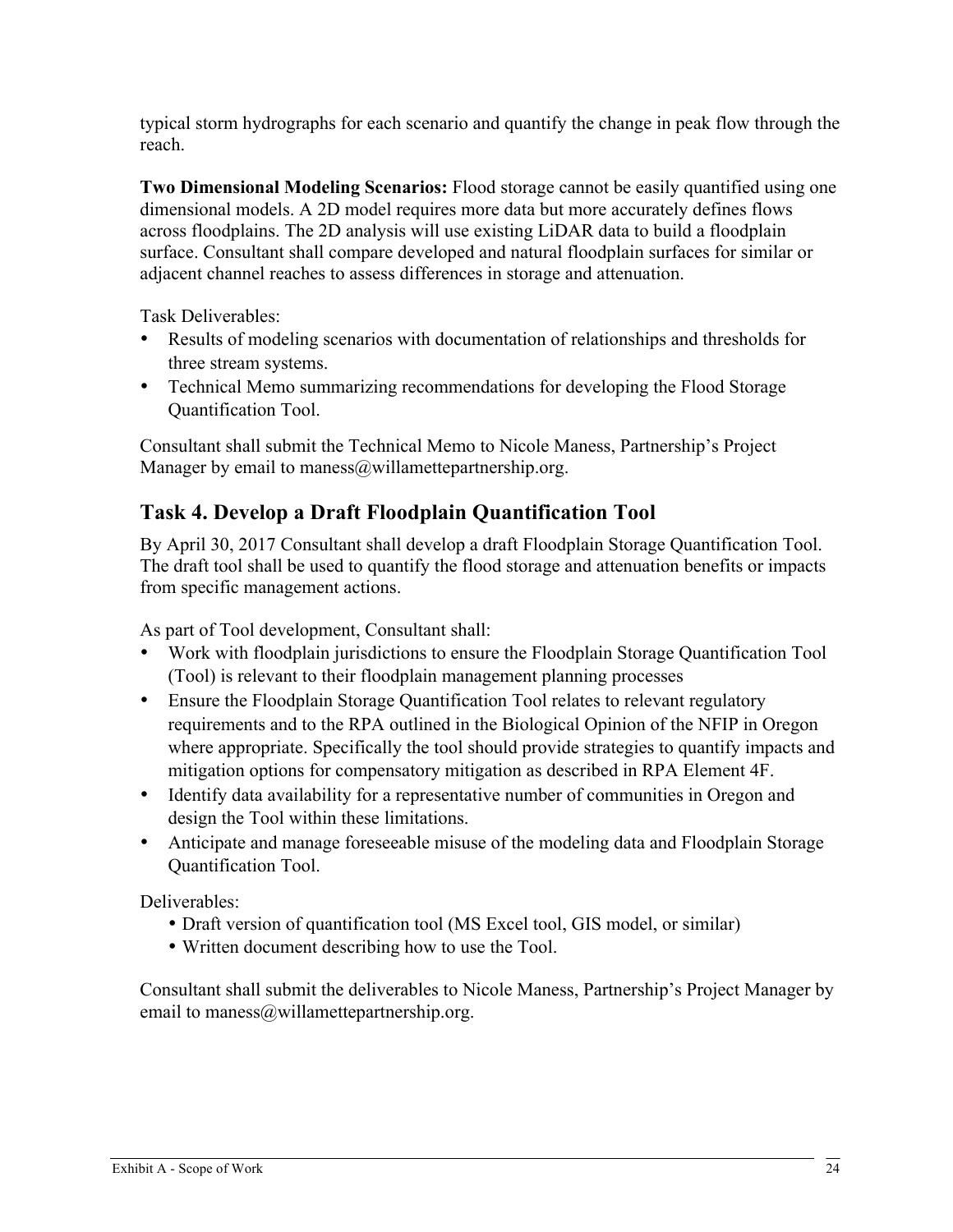# **Task 5. Finalizing the Floodplain Storage Quantification Tool**

By July 15, 2017, Consultant shall work with the project team to apply the lessons learned through scenario testing using the Floodplain Storage Quantification Tool and stakeholder feedback to refine and update the Tool. Consultant shall provide written instruction for users to apply the Tool as part of their floodplain management planning process.

Deliverables:

- Finalized Flood Storage Quantification Tool
- Finalized User Guide for the Flood Storage Quantification Tool.

Consultant shall submit deliverables to Nicole Maness, Partnership's Project Manager by email to maness@willamettepartnership.org.

## **IV. SCHEDULE**

Consultant shall complete all work by August 31, 2017